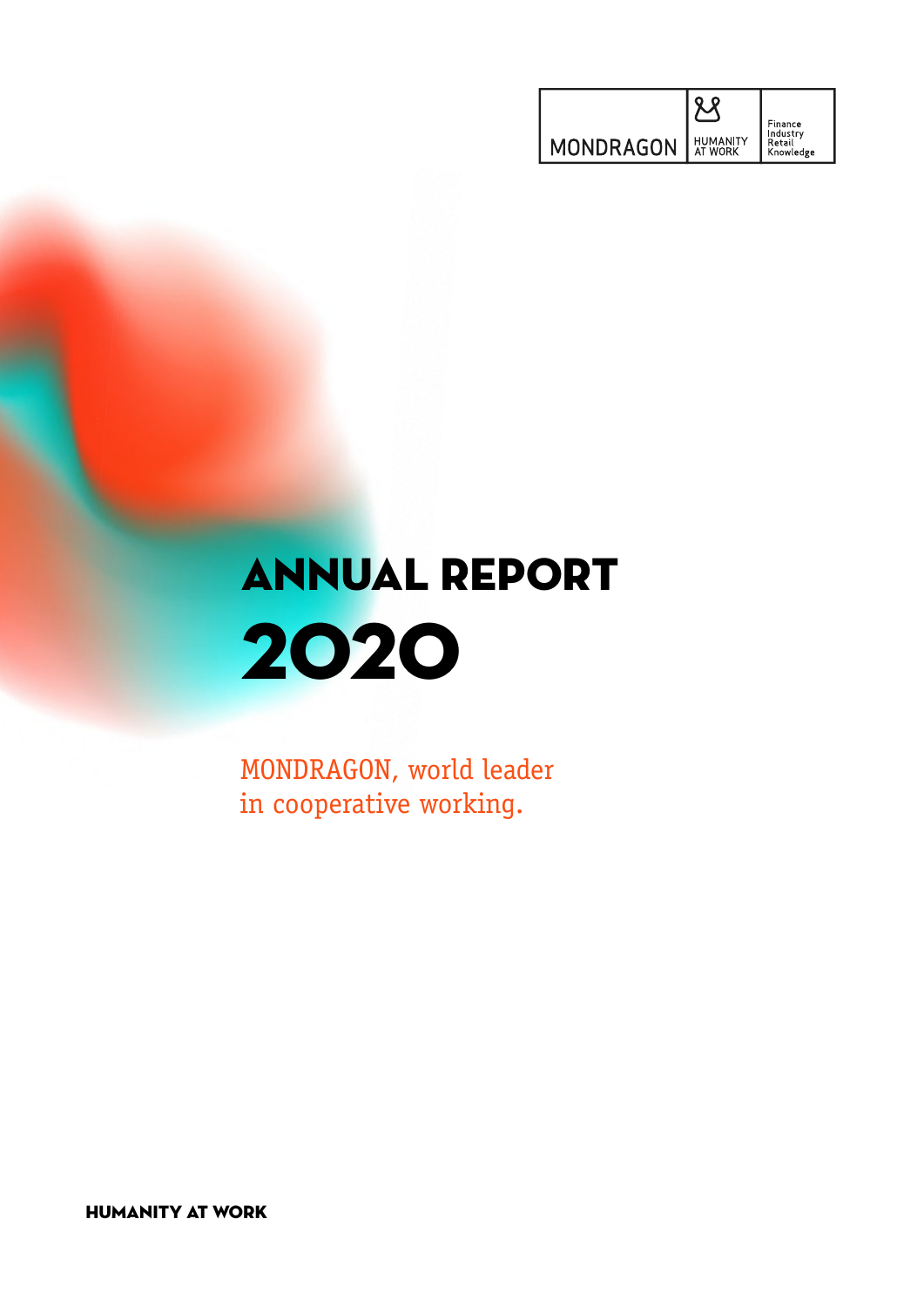## **CONTENTS**

- INTRODUCTION
- BASIC FIGURES  $\overline{\phantom{0}}$
- CURRENT CERTIFICATIONS  $\overline{\phantom{0}}$ 
	- MESSAGE FROM THE PRESIDENT  $\overline{\phantom{0}}$
	- ORGANISATIONS
- FINANCE  $\overline{\phantom{0}}$ 
	- INDUSTRY  $\overline{\phantom{0}}$ 
		- DISTRIBUTION
		- KNOWLEDGE  $\overline{\phantom{a}}$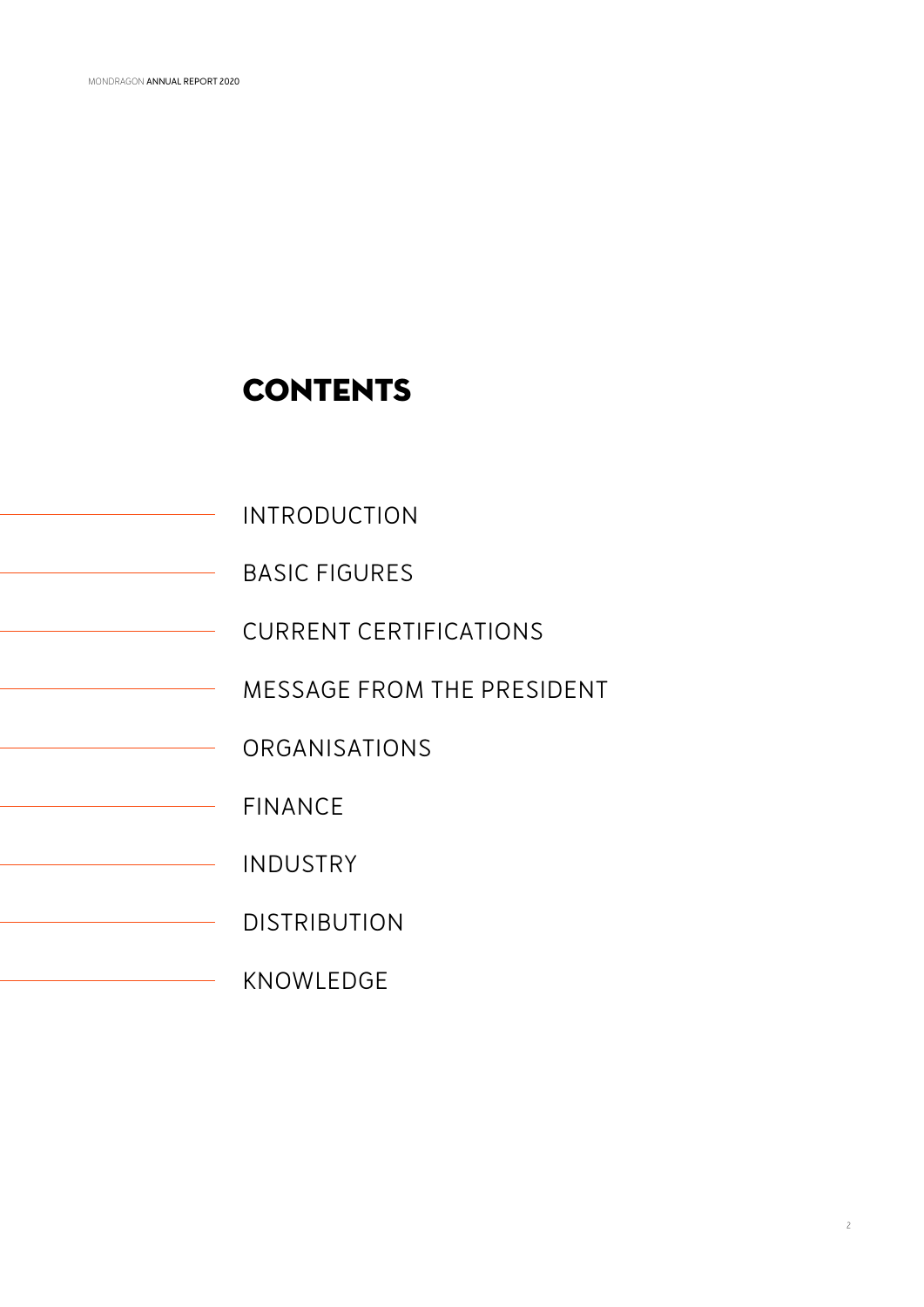## INTRODUCTION

# WE ARE **COOPERATION**

People who come together to make a brighter, different, inclusive, responsible, equitable and supportive future. **SUSTAINABLE**. Socially, economically and environmentally.

MONDRAGON is centred around four business areas: **finance, industry, distribution and knowledge**. It is a reality of cooperative identity that is about taking care of its people, competing in the global market and seeking progress together.

> $R$ HUMANITY AT WORK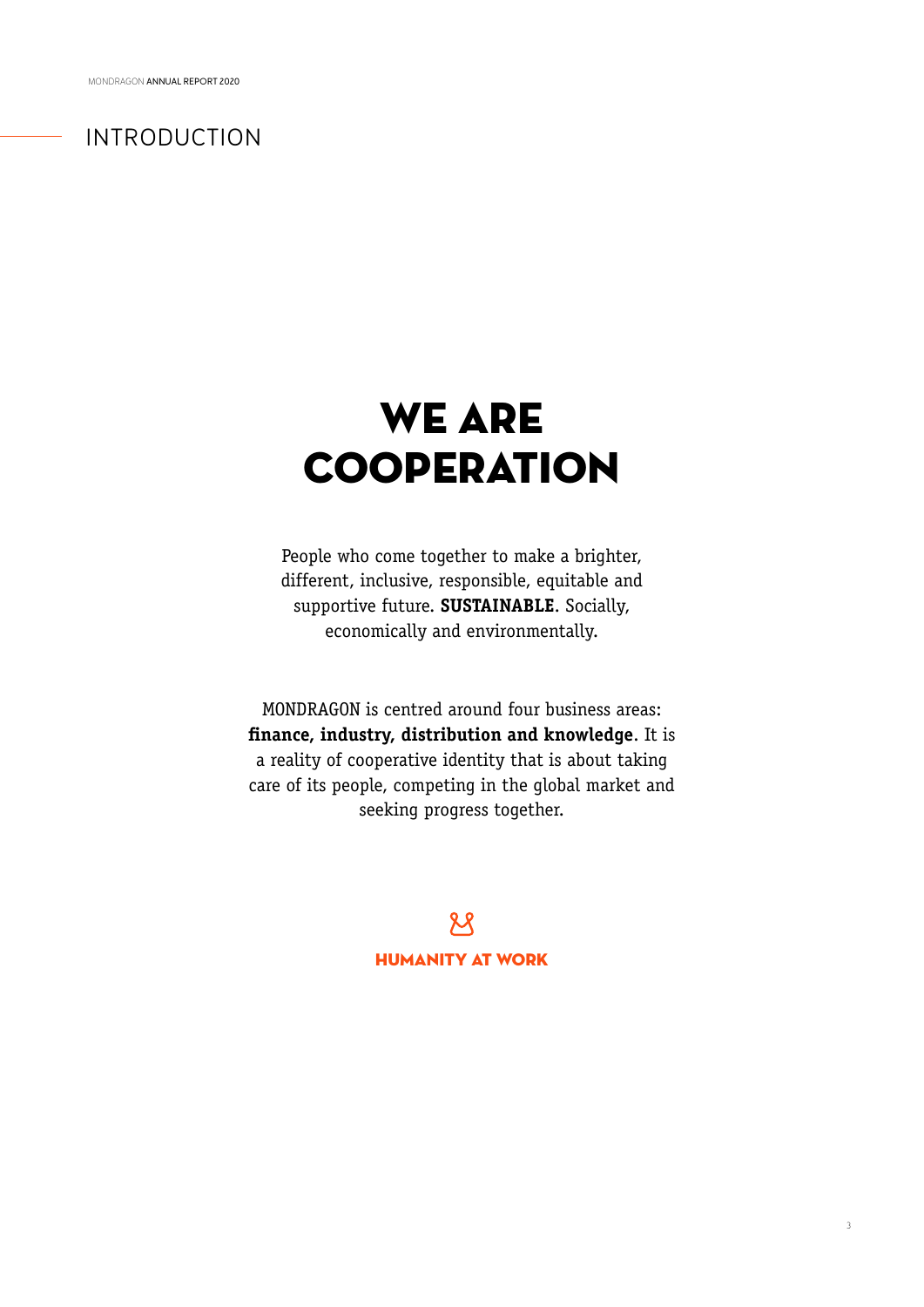## BASIC FIGURES

### BUSINESS DEVELOPMENT

|                                         | 2019   | 2020   | Variation (%) |
|-----------------------------------------|--------|--------|---------------|
| Total Income                            | 12,229 | 11,482 | $-6.1$        |
| Total sales<br>(Industry+Distribution)  | 11,608 | 10,865 | $-6.4$        |
| Investments                             | 507    | 335    | $-33.9$       |
| EBITDA                                  | 1,253  | 1.324  | 5.7           |
| LABORAL Kutxa<br>Intermediate Resources | 23,590 | 26,146 | 10.8          |
| LagunAro equity fund                    | 6.752  | 6.864  | 1.7           |

### EMPLOYMENT

|                                                               | 2019   | 2020   | Variation (%) |
|---------------------------------------------------------------|--------|--------|---------------|
| Average No. of jobs                                           | 81,507 | 79.931 | $-1.9$        |
| % of shareholders in Industrial<br>Area cooperative workforce | 739    | 75.9   | 2.7           |
| % of female shareholders in<br>cooperative workforce          | 424    | 42.5   | 0.2           |
| Rate of Industrial Area inci-<br>dents or accidents           | 397    | 321    | $-19.2$       |

### **PARTICIPATION**

|                                            | 2019  | 2020  | Variation (%) |
|--------------------------------------------|-------|-------|---------------|
| Working shareholders, share<br>capital     | 1.825 | 1.823 | $-01$         |
| Number of workers in gover-<br>ning bodies | 835   | 835   | O.O           |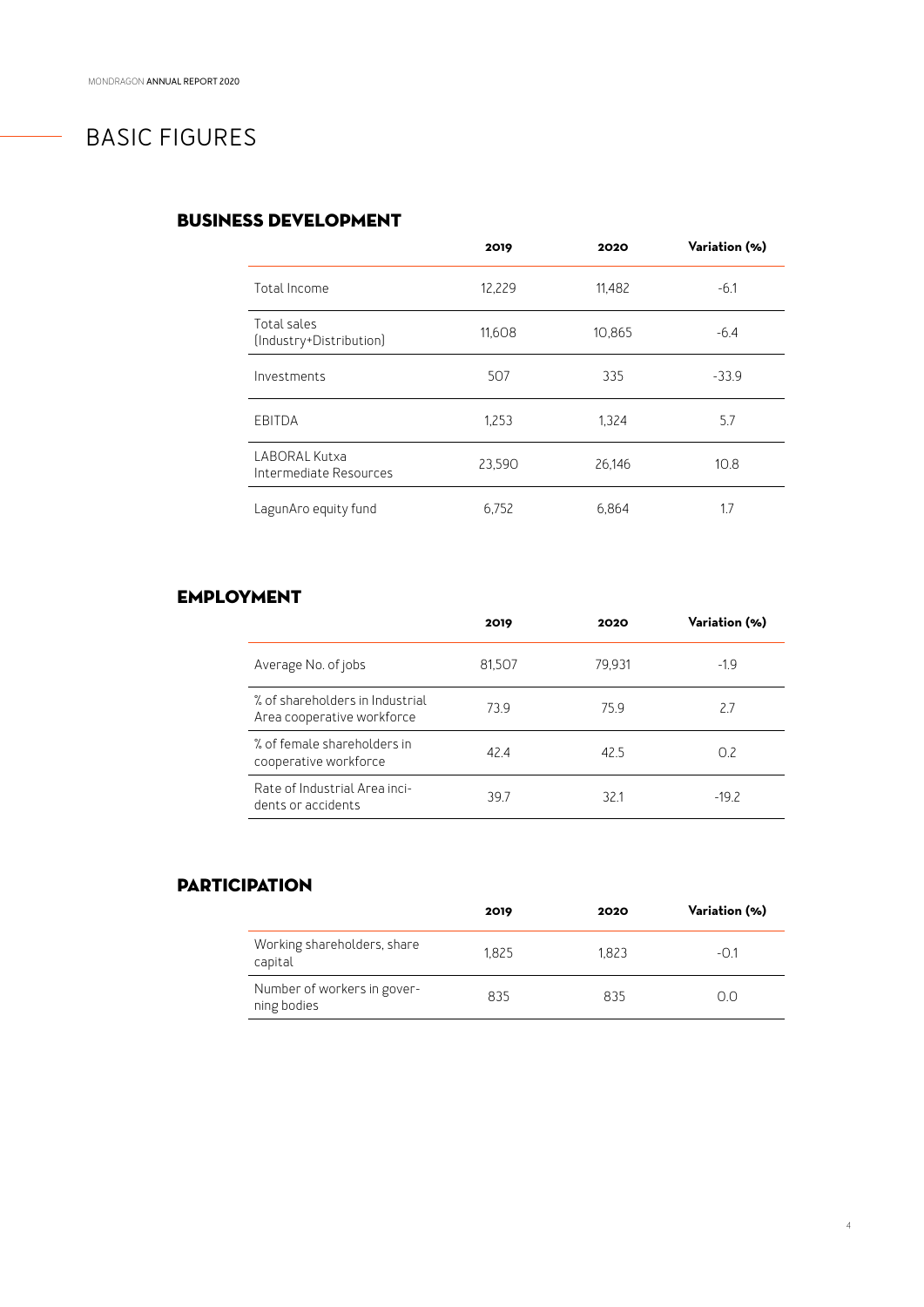## BASIC FIGURES

### **SOLIDARITY**

|                                             | 2019   | 2020   | Variation (%) |
|---------------------------------------------|--------|--------|---------------|
| Resources for social contact.<br>activities | 269    | 25 3   | $-59$         |
| No students in educational<br>centres       | 11.820 | 11.245 | 49            |

### ENVIRONMENTAL MANAGEMENT

|                                             | 2019 | 2020 | Variation (%) |
|---------------------------------------------|------|------|---------------|
| No. of ISO 14000 certifications<br>in force | 75   | 75   | ( ) ( )       |
| No. of ecodesign certifications             | ⊿    | Δ    | ( ) ( )       |

### INVESTMENT IN THE FUTURE

|                                                                              | 2019  | 2020  | Variation (%) |
|------------------------------------------------------------------------------|-------|-------|---------------|
| % funds allocated to R&D from<br>the added value of the Indus-<br>trial Area | 91    | 92    | 1.1           |
| No. of Technology Centres and<br><b>R&amp;D Units</b>                        | 14    | 14    | -67           |
| Total No of researchers                                                      | 2.189 | 2.384 | 89            |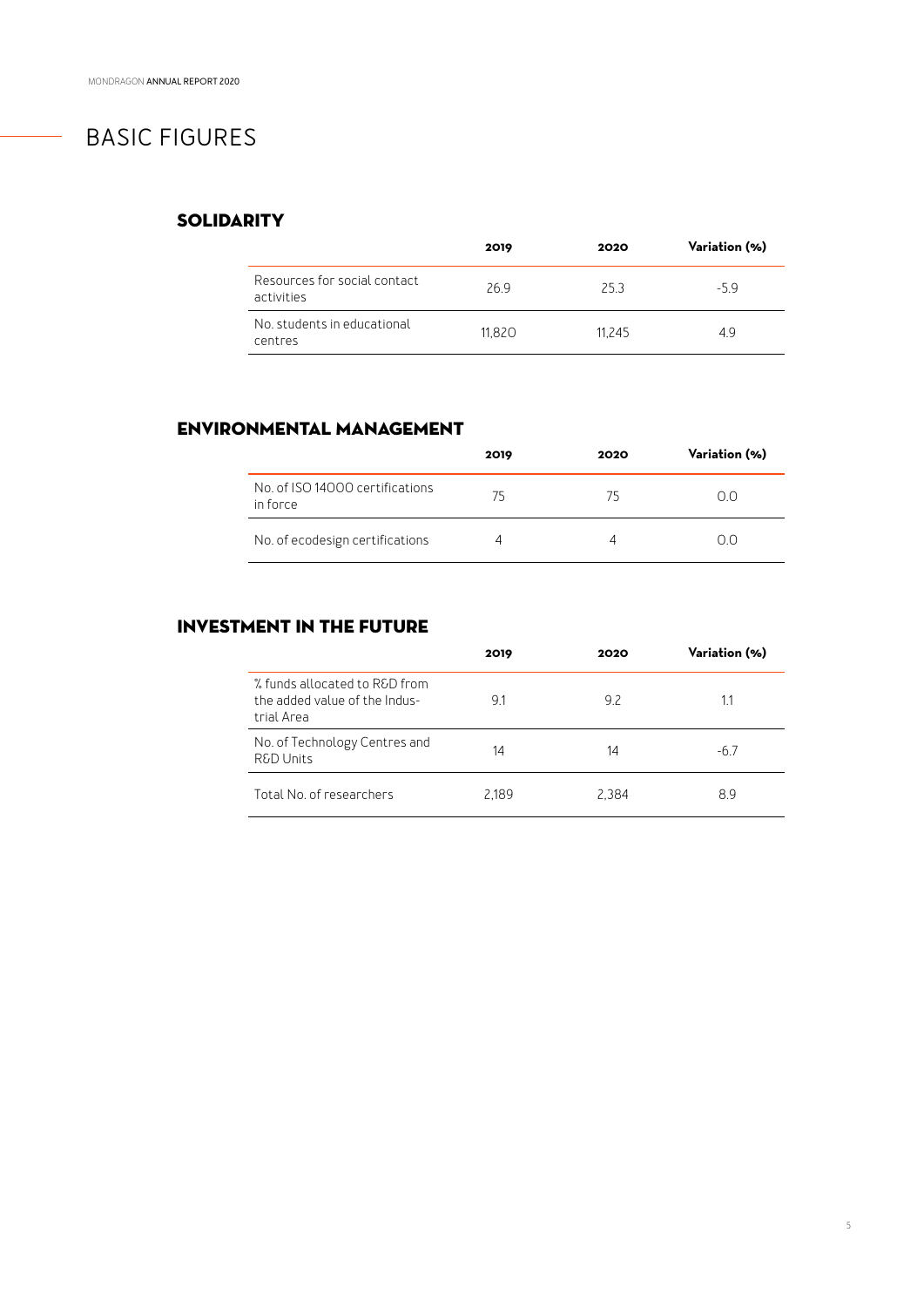## CURRENT CERTIFICATIONS

### **QUALITY**

Over 90% of MONDRAGON sales with a certified quality management system.

INDUSTRIAL AREA

137 certifications ISO 9001

certifications IATF (automotive industry) **35**

### ENVIRONMENT

75% sales with an environmental management system.

INDUSTRIAL AREA

- 75 **ISO 14001** certifications
- 4 ISO 14006 certifications
- **3** ISO 50001 certifications

### HEALTH AND SAFETY

55% of workers with a certified occupational health and safety management system.

INDUSTRIAL AREA

- 45 ISO 45001 certifications
- 2 Healthy Company certifications

### BASQUE LANGUAGE

**53** Bikain Basque certifications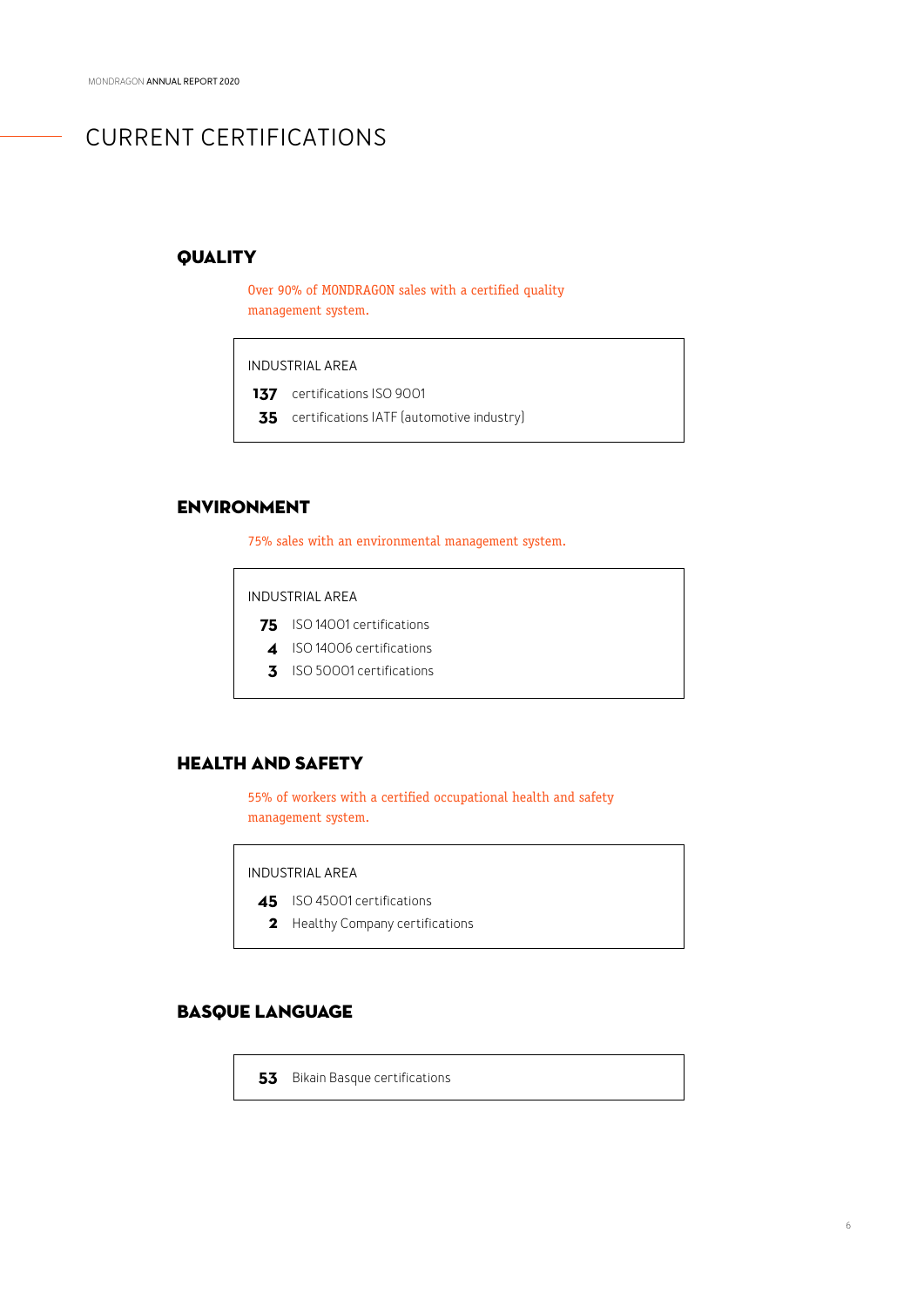### MESSAGE FROM THE PRESIDENT

### COMPETITIVENESS AND COOPERATION

*"Cooperation makes us stronger and will enable us to deal with the complex and changing future that lies ahead, with the spirit, strength and resources necessary to respond to the demanding challenges we are going to face."*



In this unusual year of 2020, conditioned entirely by Covid-19, our cooperatives gave a really sensational, two-fold response: on the one hand, they provided a useful solution to society, helping to overcome the challenges of the pandemic, either through the manufacture of protective measures, close collaboration with non-profit organisations, the purchase and supply of PPE or the logistical effort involved in basic supplies and the adoption of safety measures to keep the work centres operational.

On the other hand, in the economic sphere, they adopted measures to restrain spending and safeguard the treasury that have ultimately made it possible to complete an outstanding financial year, taking into account the difficulty of the situation that had to be negotiated.

And all of this thanks to the responsible conduct of our people, who understood the

difficulty of the situation, adopting an attitude and resultant behaviour based on cooperative values and principles.

We therefore express our gratitude for all the hard work undertaken collectively, in solidarity and with commitment, to overcome such a complicated economic year. Once again, we have shown that cooperation makes us stronger and enables us to deal with the complex, changing future that lies ahead, with all the talent, strength and resources required to respond to the demanding challenges we will be facing.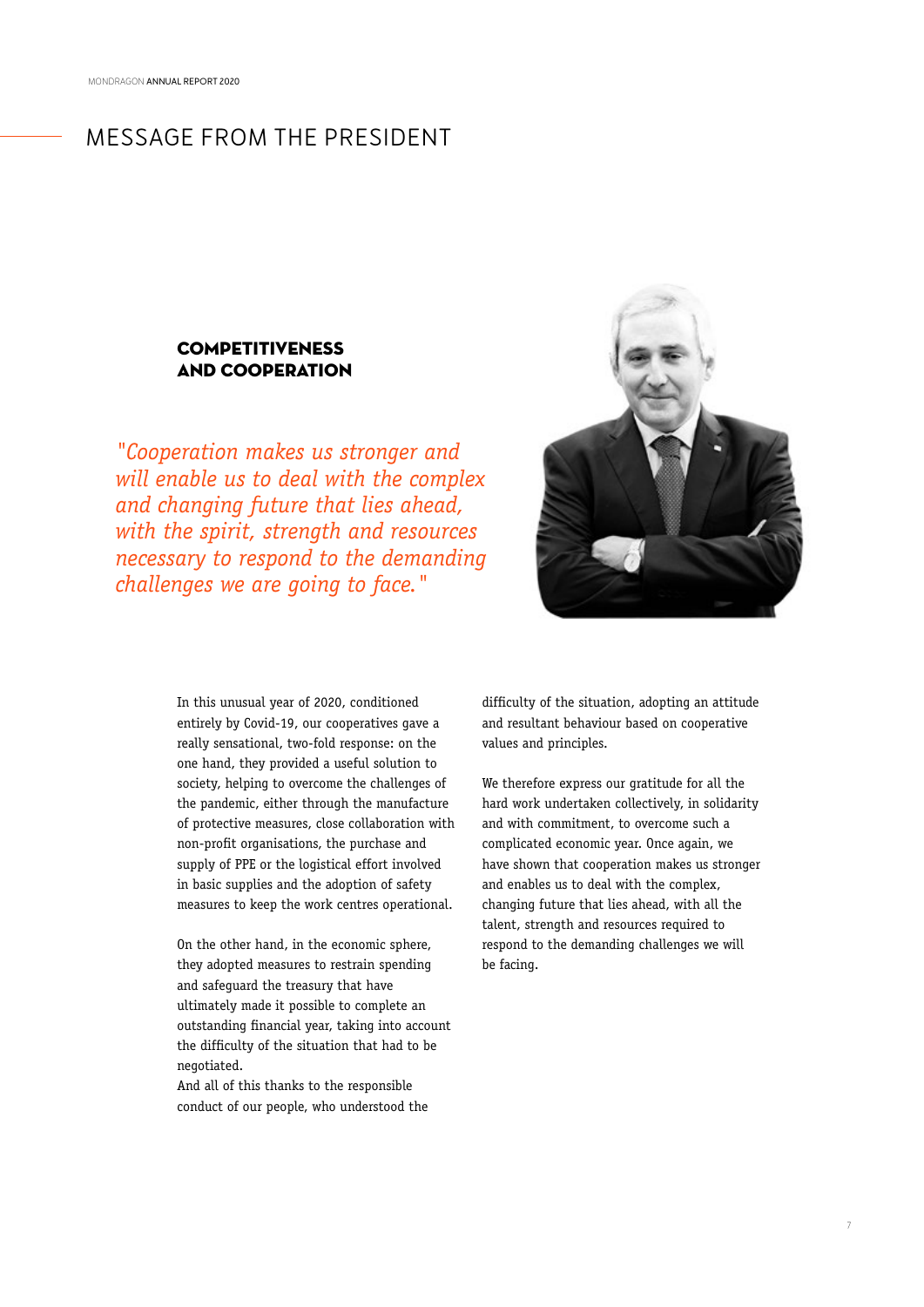## BODIES

### PERMANENT COMMISSION

### PRESIDENT

Javier Goienetxea.*Distribution*

### VICE-PRESIDENT

Jone Urzelai. *Construction*

### **SECRETARY**

Amets Ugalde.*Corporate Centre*

### MEMBERS

Alustiza, José Antonio (Financial) Amezaga, Javier (Distribution) Arriola, Cesar (Machine Tool-Danobat Group) Aspe, Aitor (Automotive CHP) Bilbao, Ander (Tools and Systems) Calvo, Ibon (Ulma Group) Carabel, Rosa (Distribution) Diaz de Gereñu, Lander (Ulma Group) Egibar, Xabier (Financial) Etxegoien, Cristina (Components) Gabilondo, Ruben (Equipment) Irure, Aitor (Industrial Automation) Kortabitarte, Koldo (Automotive CM) Lejarzegi, Aitor (Engineering and Services) Lekuona, Axier (Components) Lizarazu, Oier (Elevation) Martinez, Juan José (Automotive-CHP) Mugerza, Leire (Distribution) Sarrionandia, Mª Asun (Knowledge)

8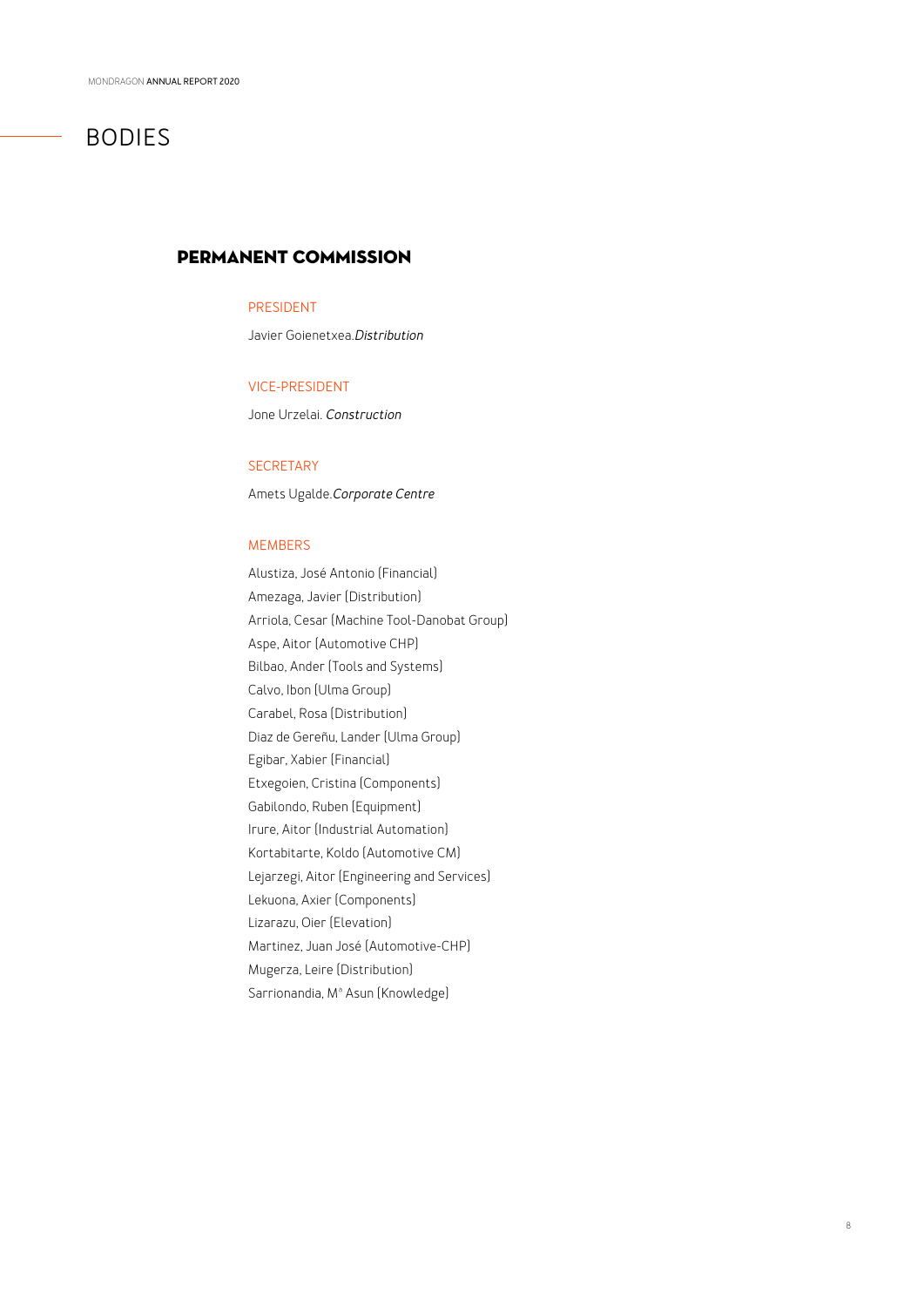## BODIES

### GENERAL COUNCIL

### PRESIDENT

Iñigo Ucin

### VICE-PRESIDENTS

Txomin García. *Financial* Agustín Markaide. *Distribution* Iñaki Gabilondo. *Ulma Group* Xabier Mutuberria. *Elevation* Javier Oleaga. *Components* Juan Mari Palencia. *Automotive CHP*  Pello Rodriguez. *Machine Tools Division*  Belén Kortabarria. *Director of Financial Management* Zigor Ezpeleta. *Director of Social Management* Amets Ugalde. *Secretary*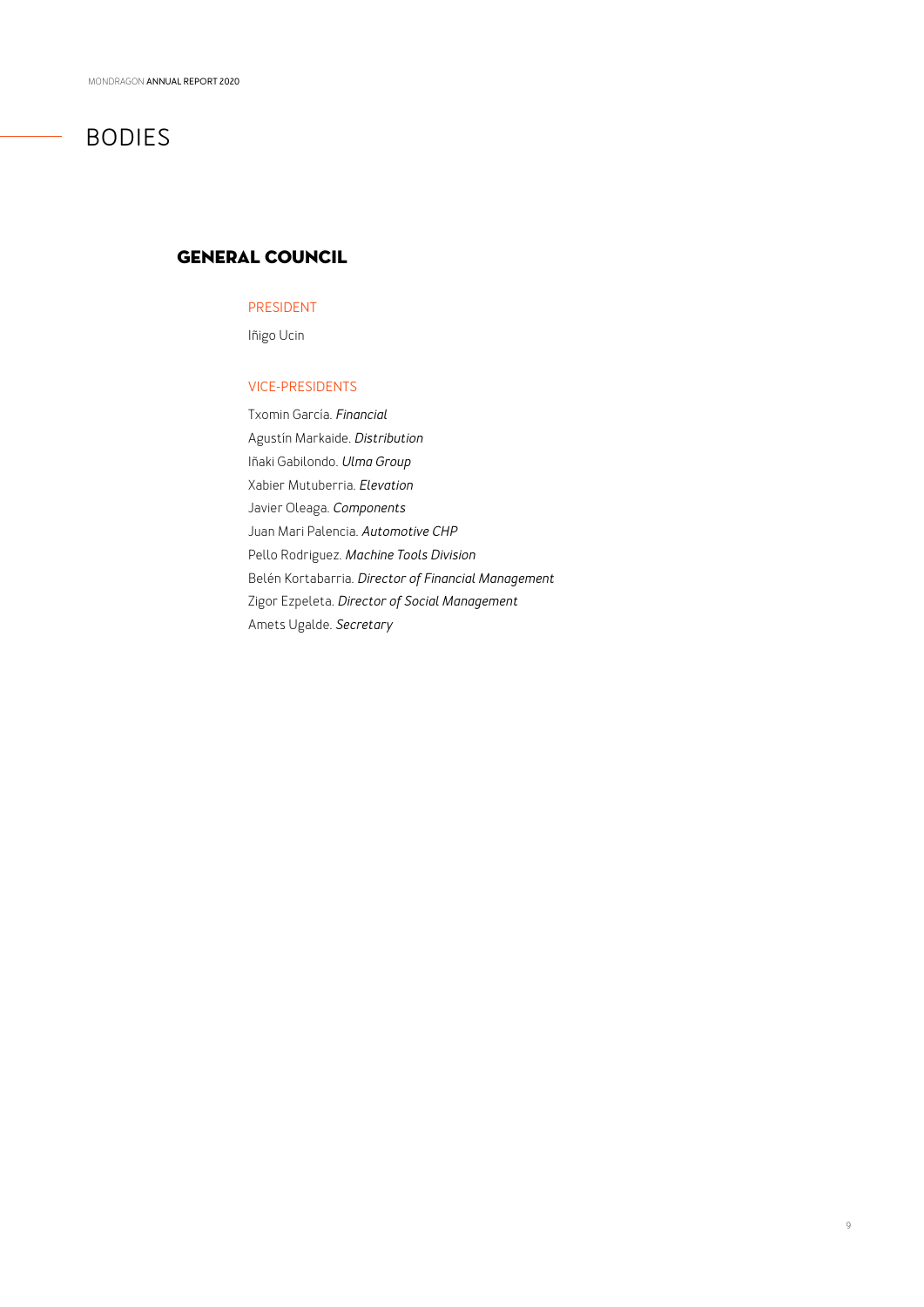

LABORAL KUTXA closed the 2020 financial year with a consolidated net profit of 87.4 million euros, after having made an extraordinary provision for Covid-19 of 65.7 million.

### **LABORAL KUTXA IS THE MOST SOLVENT FINANCIAL ENTITY IN ITS RESPECTIVE REFERENCE MARKET.**

The results of the insurance business have amounted to 46.2 million euros in the year 2020.

LABORAL KUTXA AND SUSTAINABILITY: all the electrical energy consumed by the entity now comes from renewable resources.

Lagunaro's group of active contributors amounts to 28.595; 14,917 people receive a monthly pension from Lagunaro. Its patrimonial fund assigned the financing of pensions ends with an amount of 6.864 million.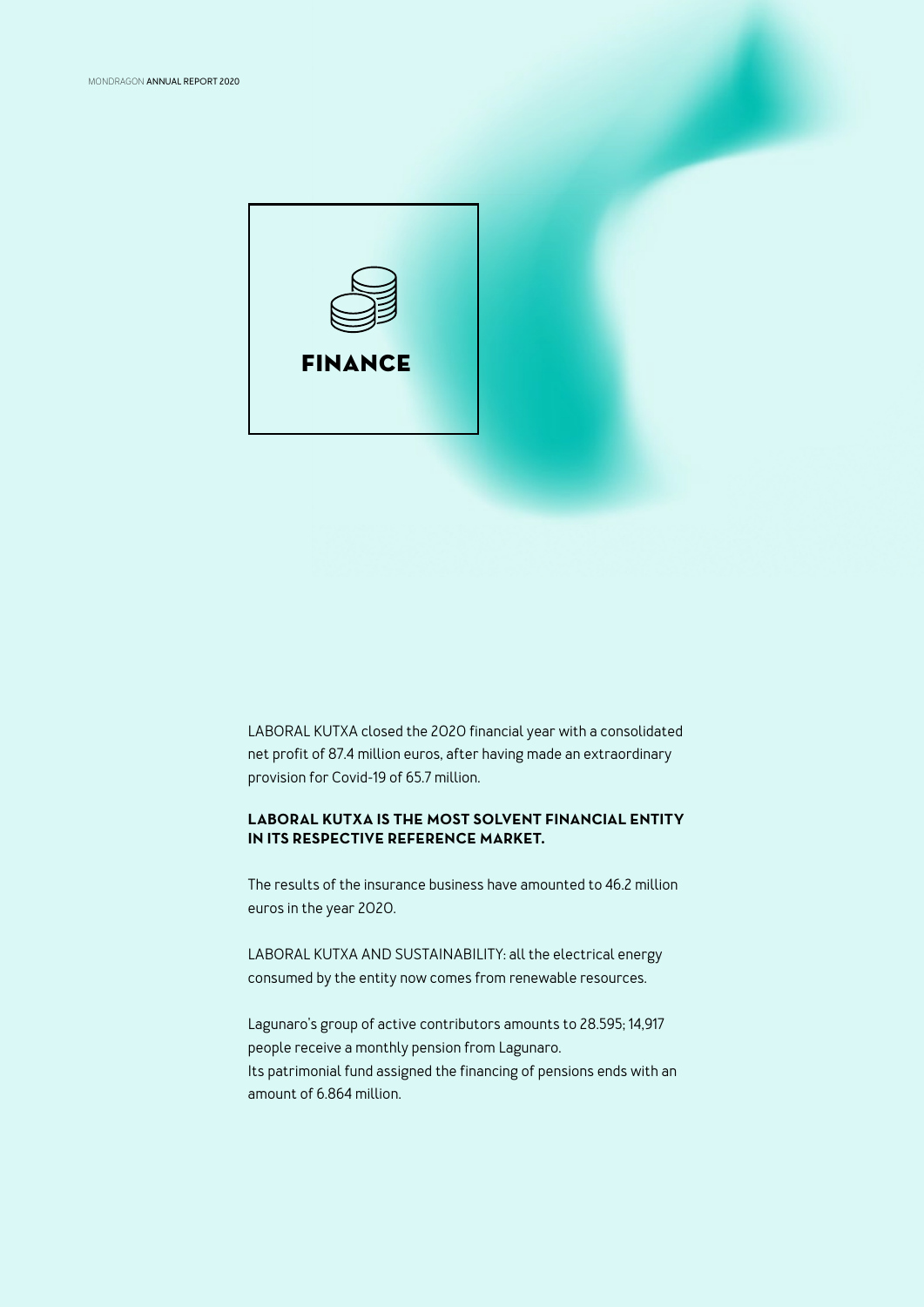## FINANCE



The beginning of the 2020 economic situation was marked by uncertainties associated with the trade war between the US and China, as well as Brexit. In our geographic area of reference –BAC (Basque Country Autonomous Community, Autonomous Community of Navarre and the whole of the State–, leading to a foreseeable slowdown in the GDP growth rate to around 2%.

WITH REGARD TO BANKING ACTIVITY, HIGHLY INFLUENCED IN RECENT YEARS BY A MEAGRE INTEREST RATE CURVE AND SIGNIFICANT CHALLENGES FOR POTENTIAL BUSINESSES, LAST MARCH THE DEADLY PANDEMIC OCCURRED THAT HAS RADICALLY DETERMINED PERFORMANCE FOR THE REMAINDER OF THE FISCAL YEAR, AS WELL AS ANY FORESEEABLE PROGRESS OVER THE COMING YEARS.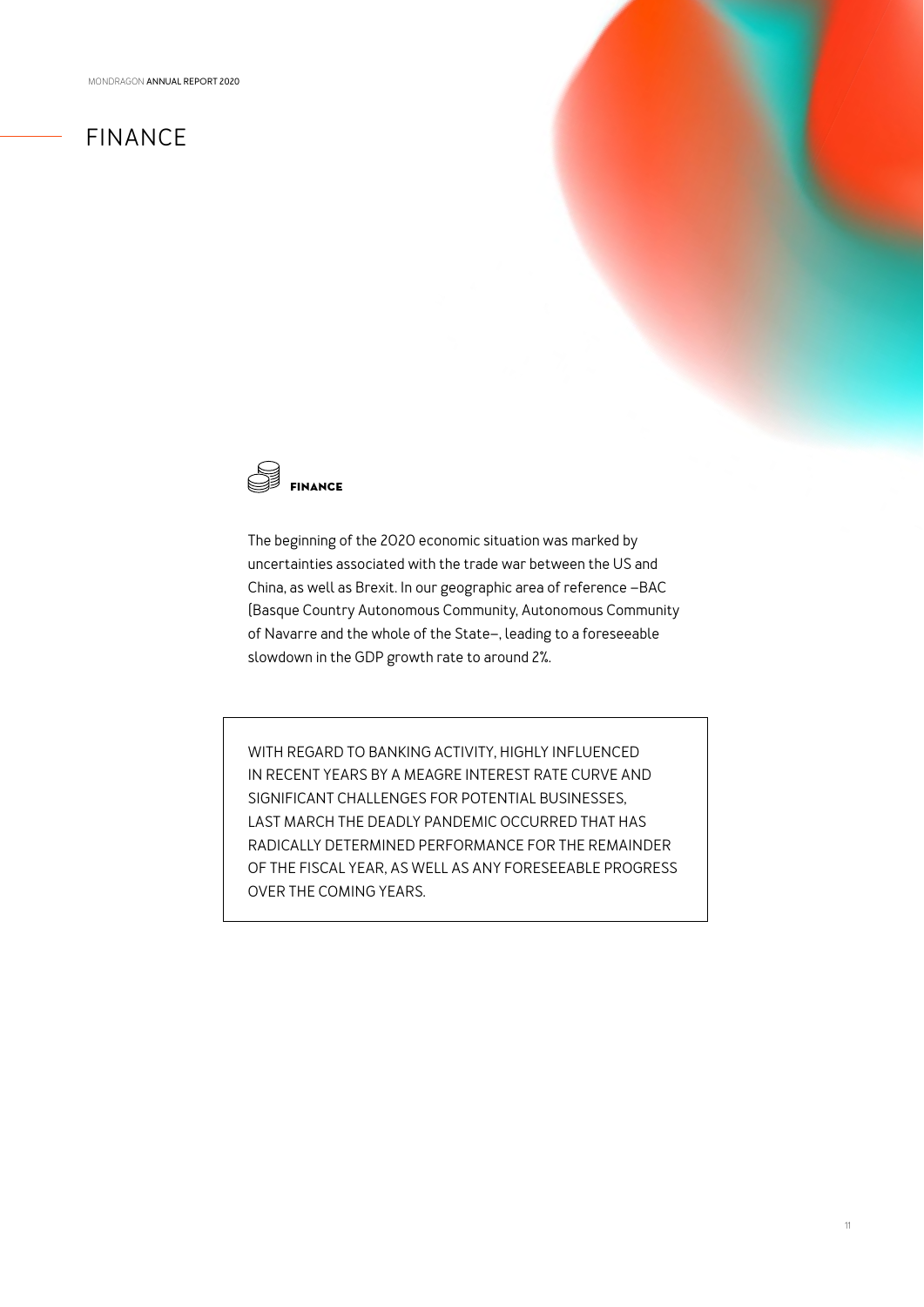## FINANCE



## LABORAL KUTXA

Despite the severity of the environment, LABORAL Kutxa has managed to close the 2020 financial year with notable positive elements in business terms, where growth in business loans, increases in mortgage formalisations and contributions from the insurance business can all be highlighted. All this has meant a generation

of resources that has enabled an extraordinary Covid-19 provision of 65.7 million euros, aimed at anticipating the foreseeable negative effects of the pandemic, and thus close the 2020 financial year with a consolidated net profit of 87.4 million euros. And as for the chapter on profitability, a great challenge



for the banking sector, the entity has achieved a profitability level in terms of ROE of 4.83%, which positions the credit union in the leading group in this area.

### MANAGED RESOURCES

The total resources brokered by LABORAL Kutxa at the close of 2020 amounted to 26.146 million euros, an increase of 10.8% compared to 2019.

As a direct consequence of the pandemic and the subsequent restrictions on mobility, there has been a reduction in spending and a consequent increase in savings. Deposits have grown by 13.4%, marked by an increase in demand account balances, which have increased by 21.2% in their year-on-year comparison.

Regarding the set of off-balance sheet figures, total balances have increased by 1.4%. Investment fund balances show growth of 0.9% and provident and pension plan balances have increased by 3.2%.

### CREDIT INVESTMENT

The financial year 2020 has been a turning point with regard to credit investment patterns. As a whole, the outstanding credit balance shows an increase of 4% and stands at 14.382 million euros.

At the household level, for the first time in a decade, mortgage loan balances have increased, up by 1.2%, with a year-on-year increase of 16.8% in the volume of mortgage formalisations. And as for consumer loans, the performance has been better than the sector average, which has fallen 16.1% in its accumulated formalisations, since LABORAL Kutxa has closed the year with a 9.7% reduction in its formalisations and a slight decrease of 1% in total balances.

In the companies section, increased investment has been largely favoured by the good response of LABORAL Kutxa to the credit demand. Thus, the cumulative volume due to the new commercial formalisations has increased by 80% in its year-on-year comparison, and the outstanding balance of total loans to companies increased by 15% in the year. In this area, the instruments enabled by the institutions to alleviate the liquidity problems caused by the pandemic (ICO, ELKARGI, SONAGAR and EIF) have played a leading role in the interaction of the commercial network, which illustrates LABORAL Kutxa's commitment to providing support to its business clients when they need it most.

### THE INSURANCE BUSINESS

The efforts of the insurance sector have been focussed on maintaining all the benefits with absolute guarantees, even in the months of total lockdown and, in parallel, the necessary actions have been taken to alleviate the difficulties facing customers and suppliers.

Regarding the commercial activity of the year, it is worth highlighting the positive growth in home premiums, which grew 3.5%, and life risk premiums, which increased 5.5%.

In conclusion, the insurance business as a whole has contributed results of 46.2 million euros in 2020, which represents an increase of 17.1% compared to 2019.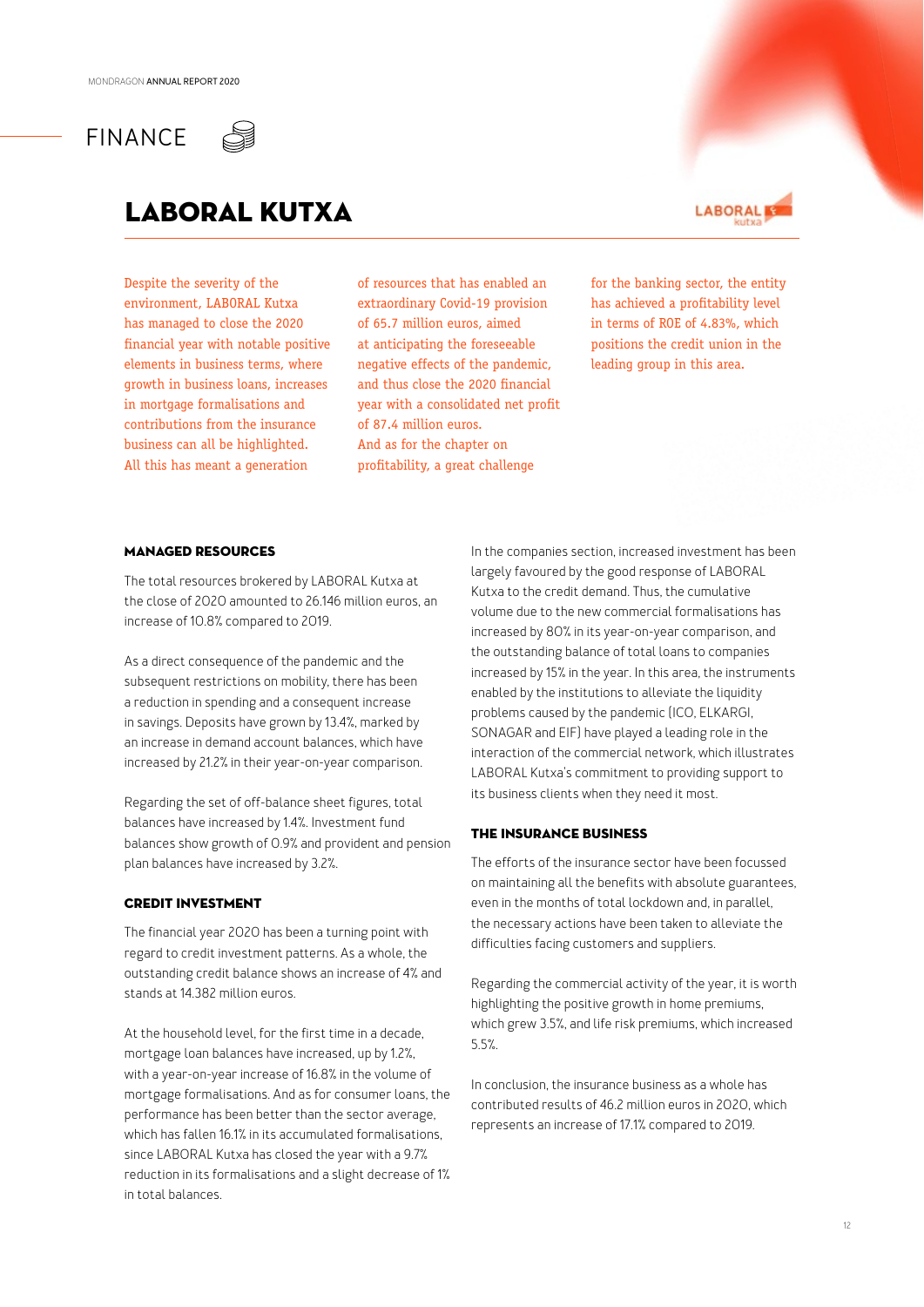



### NPLS DOWN

Despite the serious crisis situation, the quality of the bank's loan portfolio has allowed the NPL ratio to show no signs of deterioration at the year-end, even dropping 42 basic points over the course of the 12 months, until it was contained at 3.31%, well below the average delinquency rate for the banking sector as a whole  $[4.44\%]$ .

### LEADERSHIP IN SOLVENCY AND COMFORTABLE **LIQUIDITY**

LABORAL Kutxa is the most solvent financial institution within its reference market and, year after year, it continues to increase its capital levels organically. Thus, at the end of 2020, the CET1 capital ratio was at 21.26%, matching the Total Solvency level and representing an increase of 109 basis points during the year. The solvency of the entity is well above the requirements set by the supervisor and a considerable distance from its main competence.

Regarding liquidity levels, the LTD (Loans to Deposits) ratio that measures the ratio between loans and deposits stands at a more than comfortable 64.36%, and the short-term liquidity ratio LCR (Liquidity Coverage Ratio) It reflects a percentage of 460.80% with respect to the regulatory requirement established at 100%.

### **DIGITISATION**

In the field of digitisation, online users have increased by 12.4%. In addition, more and more clients have used the online banking service to contact or meet remotely with their branch manager, which has meant a five-fold increase in activity on this channel.

It is also worth noting that 57% of the so-called DISPON (instant pre-granted loans) were contracted on a mobile device, representing 47% of the total amounts contracted. The DISPON modality accounts for 63% of the loan amounts with the personal guarantee formalised by LABORAL Kutxa during the year.

Other notable digital milestones included the incorporation of the Business Banking service into the new online banking platform, on which individual customers were already operating, allowing them to access new functions in addition to the open banking environment. In this area of open banking, the account aggregator service of other entities has been launched, both for private clients and for companies, who can now view all of their accounts through online banking, including the accounts contracted in outside entities.

### COMMITMENT TO SUSTAINABILITY

Among other outstanding achievements in the area of sustainability, it is important to highlight that Gaztenpresa, the LABORAL Kutxa employment foundation, supported the creation of 256 microenterprises, leading to more than 500 jobs in the year 2020, and, if possible, wherever the need is greatest.

Similarly, in environmental matters, LABORAL Kutxa took a significant leap forward in its contribution to the Paris Agreements on the reduction of greenhouse gas emissions. All the electrical energy consumed by the entity now comes from renewable sources, resulting in a 83% decrease in the carbon footprint, the main cause of global warming, in 2020.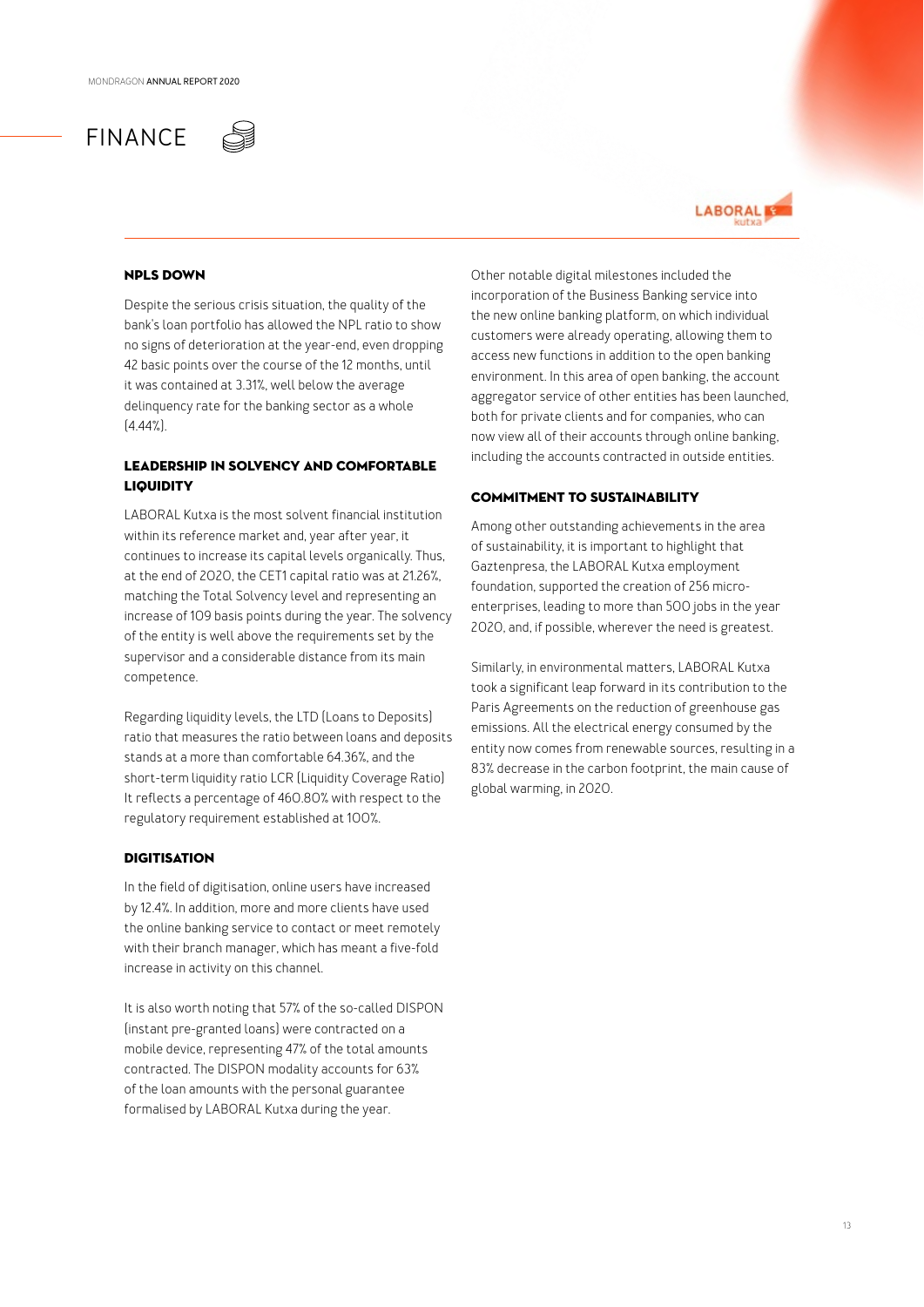



**"LABORAL Kutxa managed to close the 2020 financial year with notable positive elements in terms of business, where the growth in business loans, increases in mortgage formalisations and the contribution of the insurance business stand out".**

*"In the field of digitisation, online users increased by 12.4%. In addition, more and more customers are using the online banking service to contact or meet remotely with their branch manager, which has meant a five-fold increase in activity on this channel".*

*"In terms of sustainability, all the electrical energy that the entity consumes now comes from renewable sources".*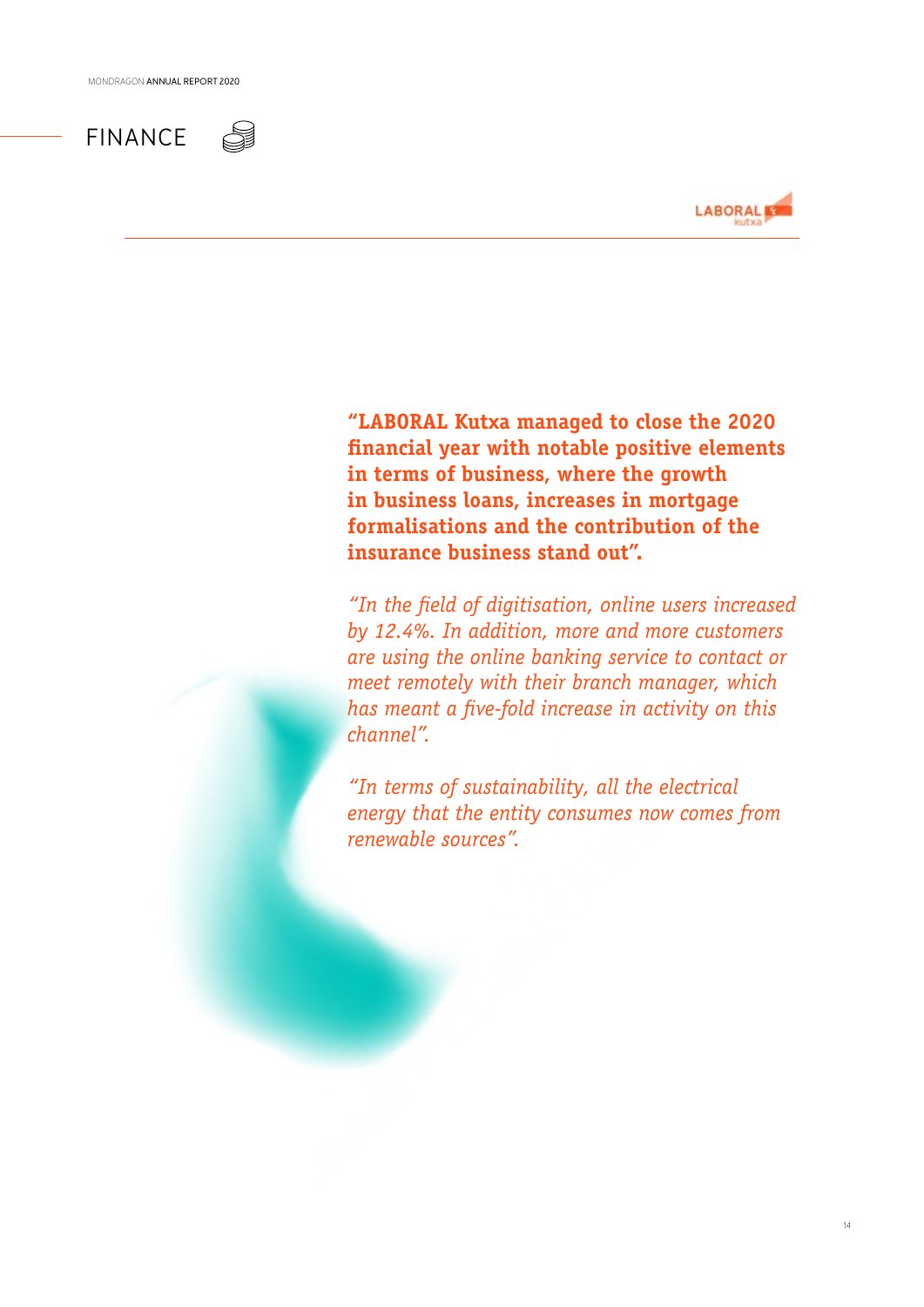

## lagunaro, epsv

## 口<br>LagunAro

Undoubtedly, 2020 will remain in our memory for a long time as the year in which a pandemic, caused by Covid-19, spread throughout the planet, with substantial health, social, personal and economic effects.

The social care system afforded by LagunAro and Voluntary Mutual Benefit Organisations (EPSV) for Employment have not been spared this extraordinary situation and have also been greatly affected, largely due to their areas of activity.

In any case, a system like the one belonging to LagunAro, EPSV, which provides full social protection coverage to its members and individual beneficiaries, should analyse and interpret while taking into account its performance in a multi-year time frame, in line with the commitments made.

In this regard, we must not lose sight of the two-pronged approach adopted by LagunAro, which it cannot ever be separated from. On the one hand, the role it plays as a unifying and protective element with respect to the social provisioning needs of the cooperative members (illness, unemployment, retirement...) is essential. On the other hand, responsible, efficient and professional economic and financial management of the available resources is crucial at all times, with the ability to continue offering, in the appropriate conditions, social coverage to its collective group.

At the end of the financial year, the group of **active contributors** of LagunAro amounted to 28,595, of which 28,022 correspond to the active members of the 123 shareholders belonging to the Entity. In 2020 the group of active contributors decreased to 204 persons due to the fact that incorporation of new members did not compensate for the derecognitions during the year. In this sense, it should be noted that the outbreak of the pandemic in 2020 caused, among other things, the postponement or slow down of the incorporation of new members into certain cooperatives.

The group of **Pensioners and Beneficiaries** experienced a net increase in 2020 of 373 persons, bring the total to 14,917 persons who draw a LagunAro pension.

As far as the management of investments is concerned, 2020 was a year influenced by Covid-19. This fact has led to high volatility in the financial markets, with historic falls, due to its depth and response time, in all the world's stock markets, as well as in other risky assets. Fortunately, the rapid and synchronised action of the authorities, both in the fiscal area (social expenditure and protection) as well as monetary (expansionary policies by all the Central Banks), along with the subsequent news about the efficiency of various vaccines that were being developed, has made recovery of the markets possible, ahead of the next economic revival.

In this context, profits have been generated in nearly all main sections of LagunAro's investment portfolio. Variations in market value of the assets has ascended to 49.27 million euros, which, added to the 171.45 million euros of net profits computed in the Profit and Loss Account, results in a **total of some income from the investment management of 220.72 million euros and profitability of +3.29%.**

The negative rates of inflation at the end of the 2020 financial year (-0.5%) and the developments experienced by the group has led to a reduced need for contributions to Technical Provisions, therefore this opportunity has been taken to allow a proportion of the proceeds obtained (27.83 million) to complete the process of adaptation of the Mortality Tables used. More specifically, new PER2020 Tables, approved at the end of the 2020 financial year, have begun to be applied and are generating hope for better lives compared with those managed until now.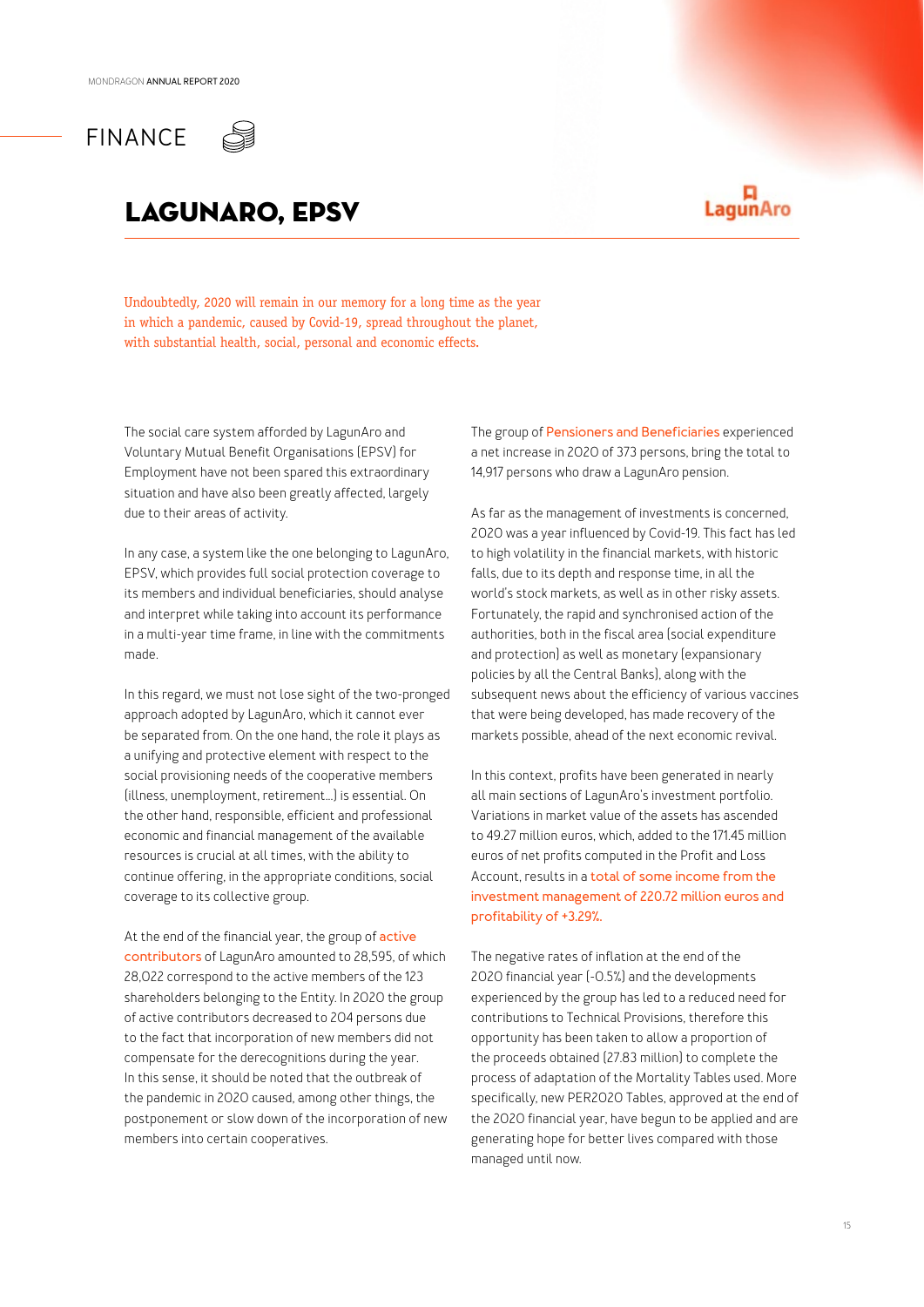## FINANCE



However, the **Safety or Solvency Margin has gone from 14.3% in 2019 to 15.2% at the end of 2020**, clearly above the obligatory legal minimum (4.0%).

In the case of the main **distribution** or short-term benefits, the pandemic has had a considerable effect in some of the cases.

So, in the case of **Health Care**, the lockdown of the population during part of the year led to very reduced activity during those months, which meant that expenditure per beneficiary and month was clearly at lower levels than expected. And although there was recovery in the final part of the year, the year as a whole clearly ended below the level expected, as in the reporting year 2019.

Regarding the **Employment Support** benefit, the expenditure, in its different forms, saw an increase in 2020 of 75.32% compared to 2019. Regarding this increase, it should be noted that the outbreak of the Covid-19 pandemic and the crisis triggered by it, forced the Governing Council to activate an extraordinary access route to the "mobile testing schedule" benefit, to which 62 shareholders subscribed, affecting more than 9,000 members.

Another big impact recorded in the **Temporary Disability** benefit led to an absenteeism rate at the peak historically of 6.70%, clearly above the references used, which caused a considerable increase in expenditure; until the end of the financial year with a negative balance of more than 2.3 million euros.

*"The emergence of the Covid-19 pandemic and the crisis generated by it, forced the Governing Council of LagunAro to activate an extraordinary means of access to the provision of" mobile testing schedule", to which 62 cooperatives subscribed, and affected more than 9,000 members".*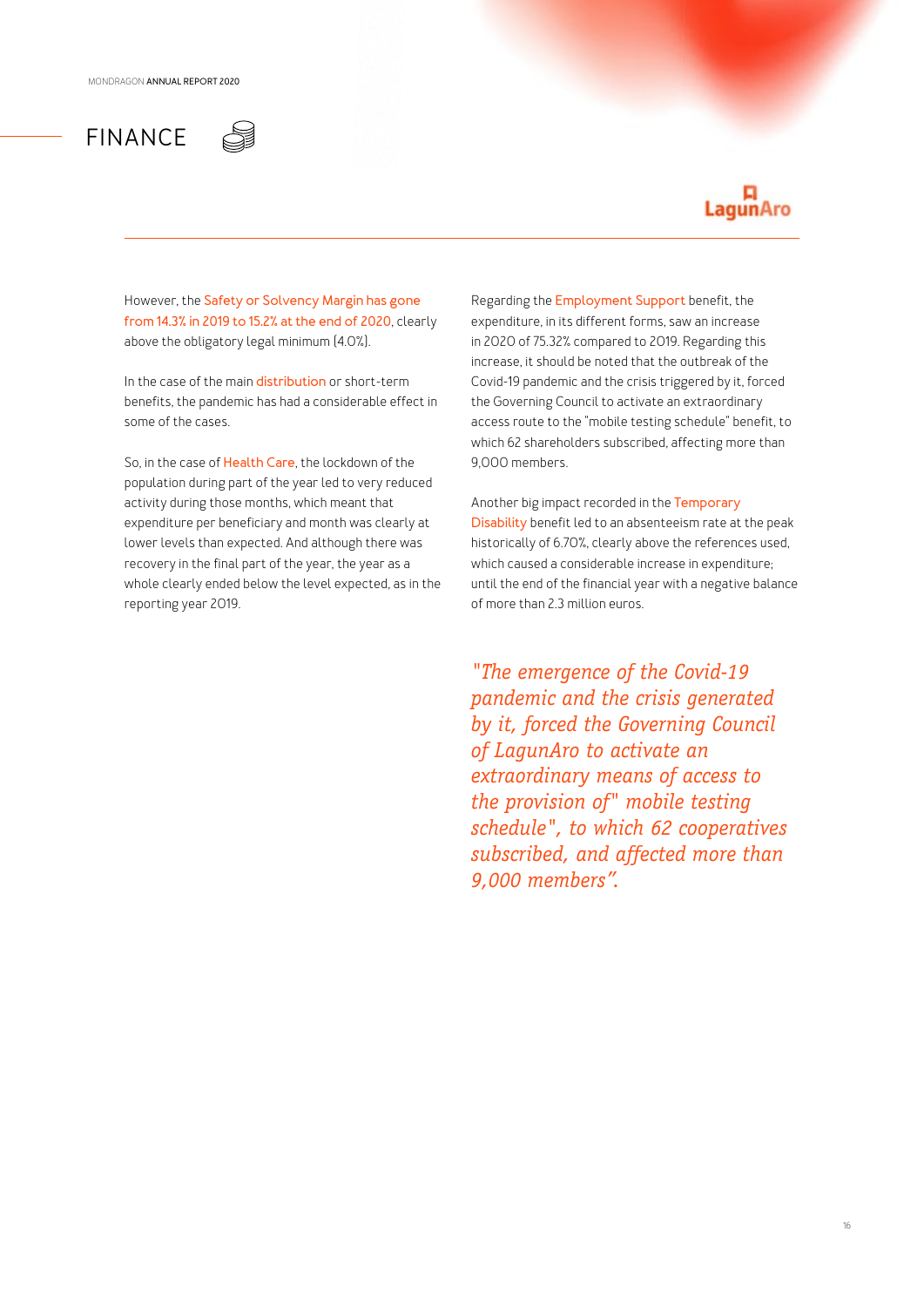

### **THE MONDRAGON INDUSTRIAL AREA ACHIEVED SALES OF 5.271 MILLION EUROS.**

International sales increased to 3.678 million euros, practically 70% of total sales.

The average staff of the industrial divisions is estimated at 37,809, of which 14,144 are in production facilities of cooperatives abroad.

Industrial investments made in 2020 ascended to 193 million euros.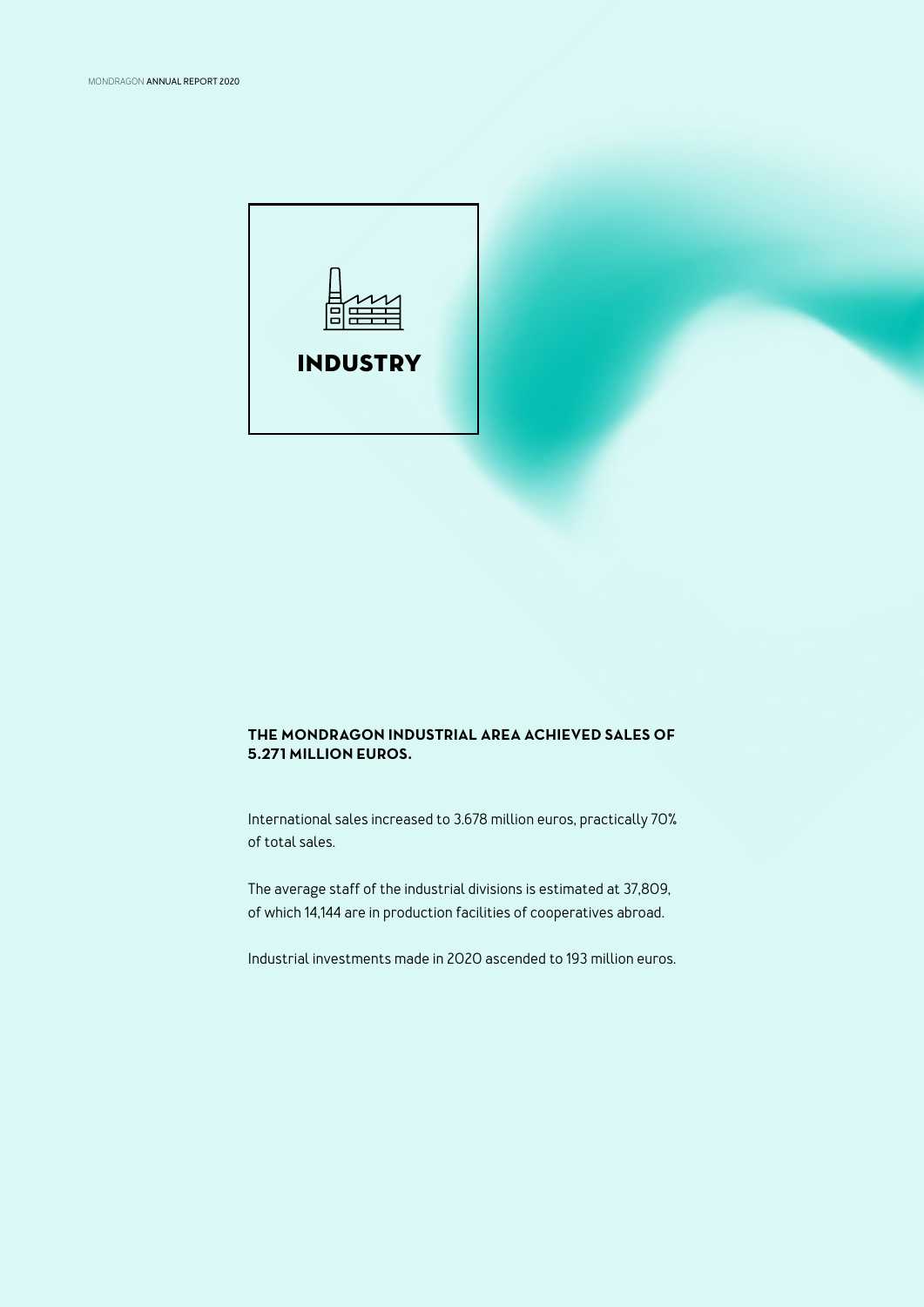## INDUSTRY

The unexpected outbreak in 2020 of the Covid-19 pandemic has influenced all aspects of life. The world economy contracted by -3.3% in 2020, a contraction that could have been greater had it not been for the extraordinary support policies deployed and a higher-than-expected level of growth during the second half of the year (thanks to lockdown easing, the adaptation of economies to new ways of working and news of the efficacy of the various vaccines being developed).

MONDRAGON's Industrial Area, as expected, has also been greatly affected by the pandemic. But it is worth noting the speed with which the cooperatives have adjusted and adapted their businesses to the new reality.

### SALES

In this global context, MONDRAGON's Industrial Area achieved total sales of 5,271 million euros, 13.1% less than the previous year.

National sales have risen to 1,593 million euros, 13.4% below those obtained in 2019.

Regarding international sales, the figure was 3,678 million euros, representing a fall of 12.9% with respect to those carried out the previous year.

### PROFITABILITY

The net result for the past year was 227 million euros, 49 million euros below the results obtained for the previous year, and at the same level as those achieved in 2018.

### EMPLOYMENT

When it comes to employment, the pandemic has had a considerable impact. The average staff of the industrial divisions was 37,809, a decrease of 1,322 jobs compared to the previous year due to alignment with the production level. Of the total employment, 14,144 positions are in production facilities of cooperatives abroad.

### INVESTMENTS

Industrial investments made in 2020 were estimated at 193 million euros, 188 million euros less than those made the previous year.

### INNOVATION

Another notable aspect is the one related to the innovation commitment of MONDRAGON's industrial companies. This is confirmed by some of its most relevant data: 2,384 people dedicated exclusively to R&D in the group of 14 centres specialised in various technologies, as well as Mondragon Unibertsitatea and industrial cooperatives. R&D expenditure amounted to 164 million euros, with new product sales representing 12% of Industrial Area sales.

### TRAINING

In the chapter on training, 5.2 million euros have been earmarked for this purpose over the past year, distributed into various programmes of a technical and social-business nature. As noteworthy aspects, it is worth highlighting the Cooperative Training received by 572 people, Leadership and Teamwork Training, and other types of specific programmes received by 464 executives.

### OCCUPATIONAL HEALTH AND SAFETY

In this area, reducing the accident rate continues to be a primary objective, with the indicator for the number of accidents per 1,000 workers standing at 26.61, a significant decrease compared to the previous year. In companies in the industrial sector, the incidence rate has also maintained the same downward trend and stands at 32.08 in 2020, significantly lower than 55.64, which is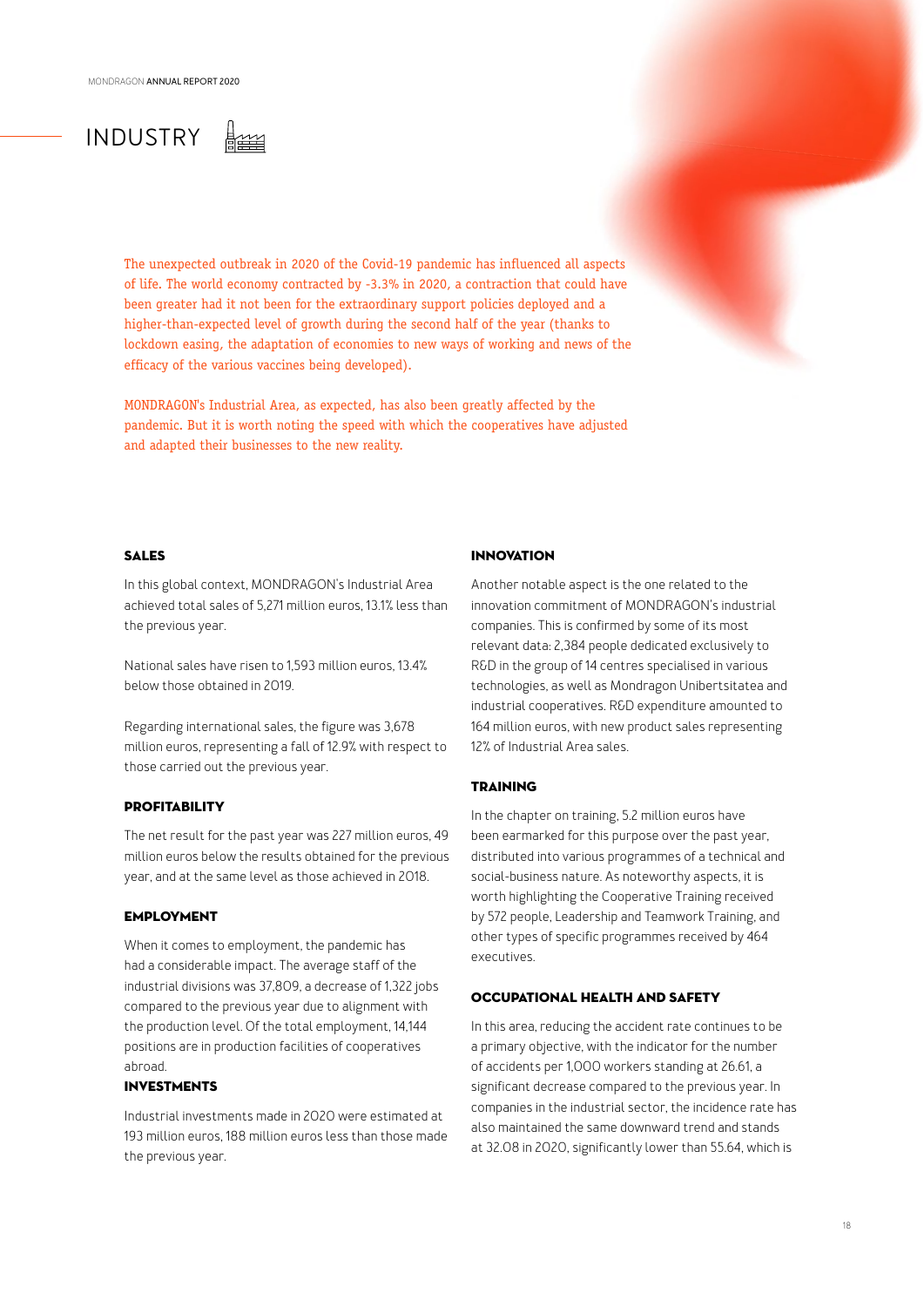the equivalent figure for industrial companies in the BAC that has also decreased this year. In this area, it should also be noted that in 2020 a total of 45 companies were certified in ISO 45.001. Likewise, it should be noted that two cooperatives are certified as a Healthy Business.

Finally, with regard to the Social Responsibility of the cooperatives and the concern for the correct conservation of the environment, the cooperatives have 75 ISO14001 environmental management certifications, which amounts to more than 75% of the total sales of the industrial cooperatives. Furthermore, the standards relating to social responsibility, such as SR10, now have some certifications in the cooperatives.

Likewise, the 20 largest cooperatives have produced the "Non-Financial Status Report" for the third time, and another 16 cooperatives with more than 250 workers will come together next year to produce this report. There is no doubt that the coming years will continue progressing with a better response to the Sustainable Development Goals (SDGs).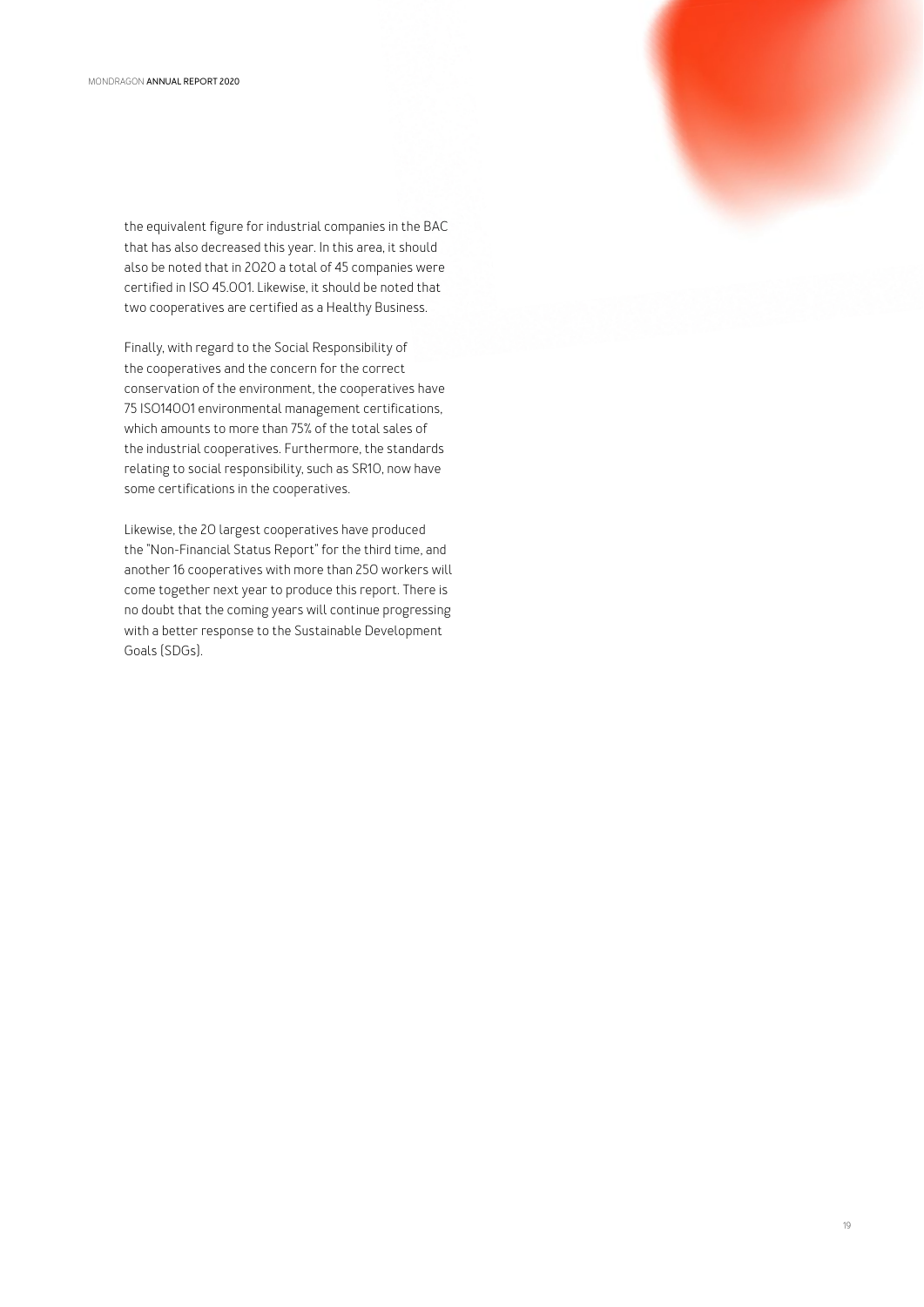

### **THE DISTRIBUTION DIVISION ENDED THE YEAR 2019 WITH SALES OF 5.594 MILLION EUROS AND A TOTAL WORKFORCE OF 38,523.**

TheEROSKIGroup and theEROSKIFoundation have reinforced their solidarity initiatives so that the people who need it most have their basic nutritional and hygiene needs covered.

ERKOP: Its sales amounted to 217 million. Good behaviour of the agro-livestock cooperatives, while the growth of Ausolan was highly conditioned by theCOVID.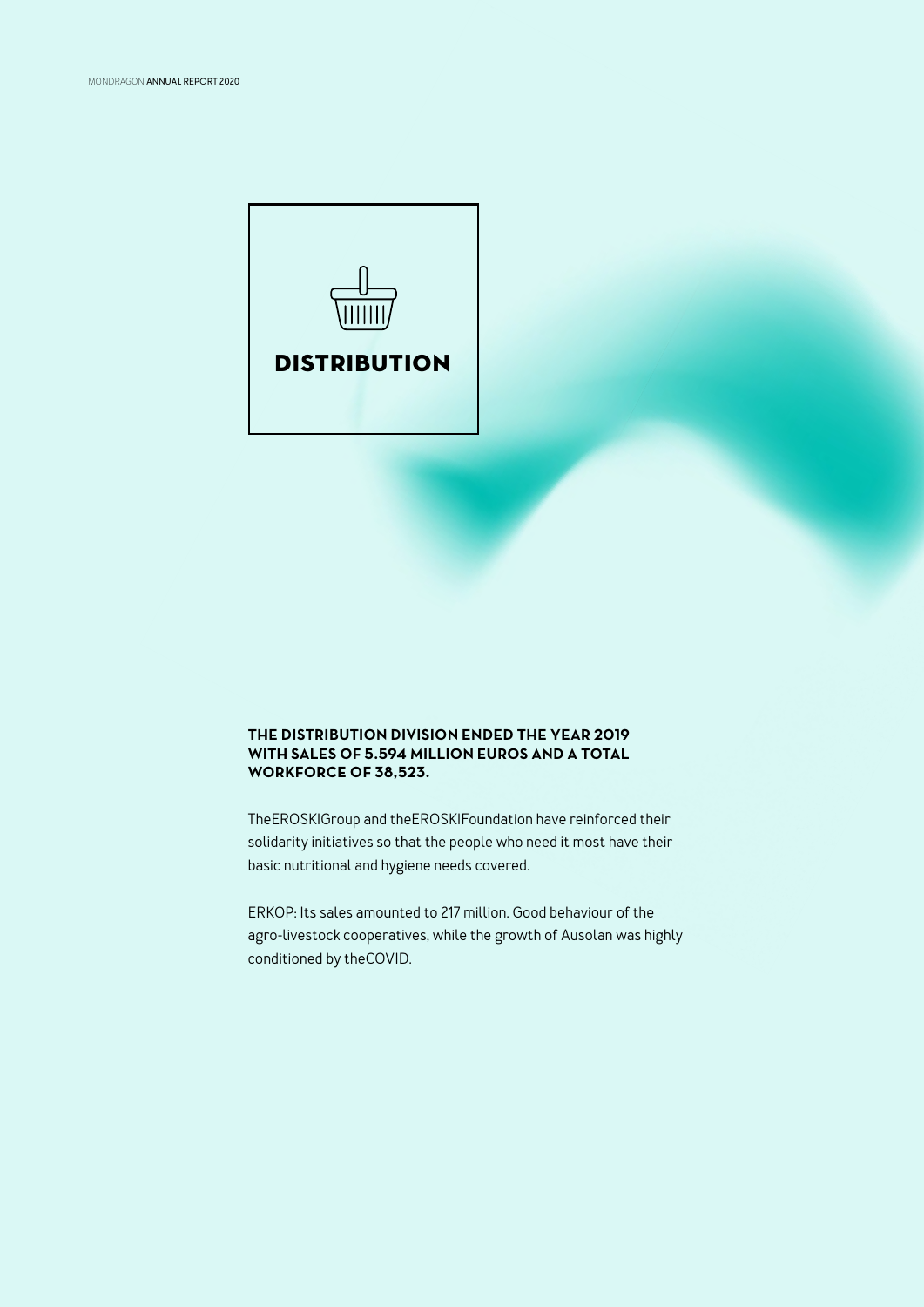## DISTRIBUTION



This Area is made up of the Eroski Group, whose main activity is retail trade, the main company being Eroski, S. Coop., And Erkop, a second-degree cooperative made up of five cooperatives in the agro-food sector, together with their investee companies.

OVERALL, THE DISTRIBUTION DIVISION ENDED 2020 WITH SALES OF 5.594 MILLION EUROS AND A TOTAL WORKFORCE OF 38,523 SHAREHOLDERS AND WORKERS.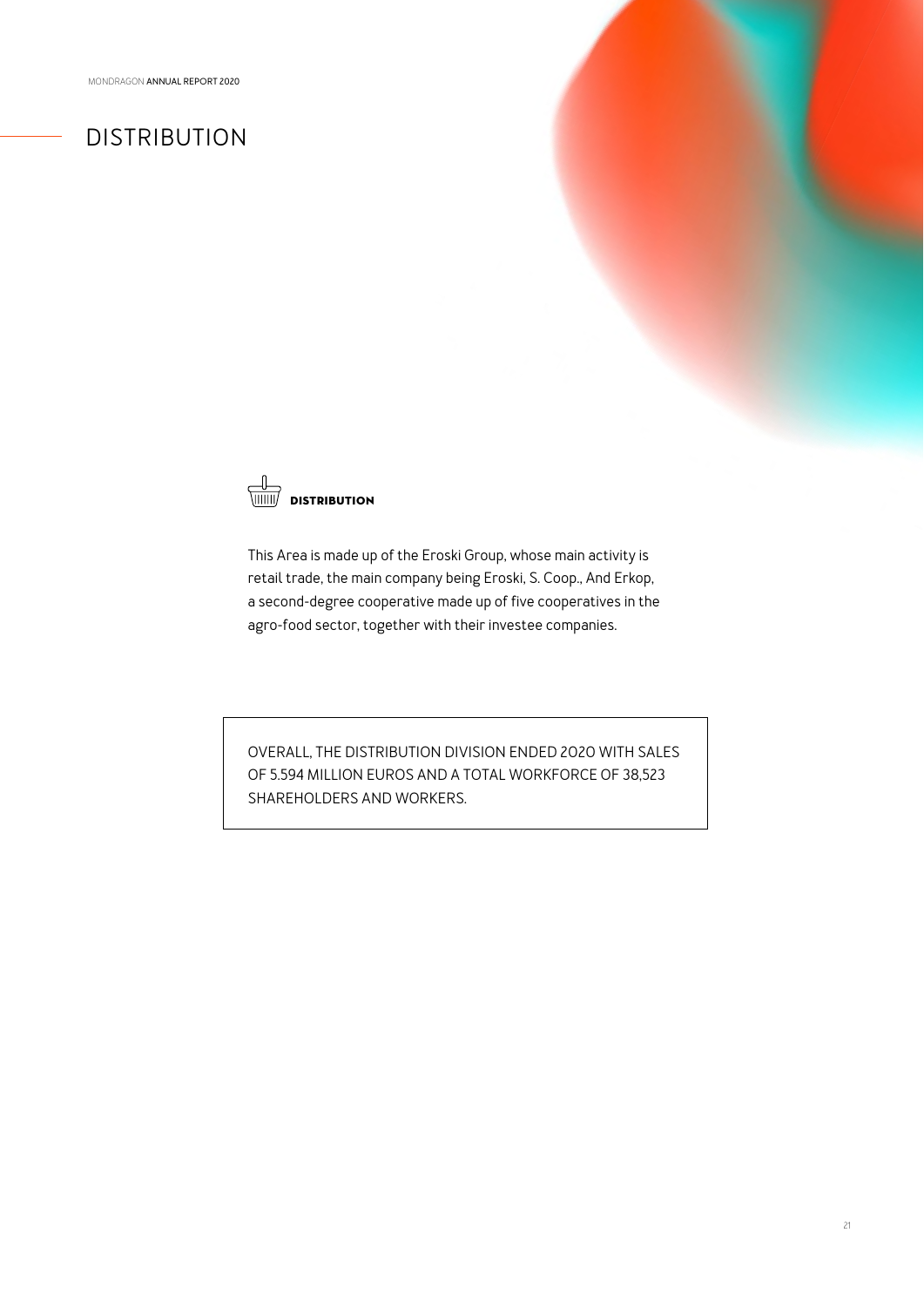DISTRIBUTION

## EROSKI GROUP



The pandemic due to Covid-19 and the special mobility restriction measures established have meant considerable changes in the development parameters of the food distribution business, Eroski Group's main activity. Changes in consumer habits, increases in online sales, the need to accommodate store capacity, or the implementation of protection, safety and hygiene measures have required special adaptation efforts in all the processes of the business, in order to provide a service according to market demand. The result of such adjustments has been highly regarded by its clients and, consequently, had a significant increase in net ordinary income, reaching the figure of 5,377 million euros, an increase of 2.1% compared to the previous year.

**"Ordinary activity yields a current operating profit of 252.4 million euros, growing significantly over the previous year by 30.2%, thanks to the implementation of improvements in the efficiency of the Group's value chain and logistics processes."**

On the other hand, those same adaptations have certain related costs, and as a consequence, have obtained an operating profit of 116.8 million euros.

The company recorded deterioration due to shares in certain companies because of valuation adjustments derived from consideration of its performance, the weighting of risks and the rating obtained in the sale of shares process, which has focussed on subsequent sales agreement of 50% of shares in the company Supratuc2020, S.L.U.

The consolidated net result of the Group shows some losses of 77 million euros, rising to 442.2 million euros in the case of the cooperative.

The group has continued progressing in the construction of a more diverse range as a key positioning element and has made a significant concentration of product range, introducing more selection to its shelves, enabling it to generate net incremental sales. With regard to "Fresh Products", the launch of a new neighbourhood pilot

format in an urban, city centre shop in Bilbao deserves special mention. This new model of shop is a significant step forward in the commercial attractiveness of nearby shops. The results, in terms of increased sales and improvements in profitability are very significant and are consolidated month after month. This commercial success acquires special significance due to the fact that the convenience stores make up a high number of very important shops in the current group network.

In 2020, and in spite of the health crisis, Eroski continued with the renovation of the network with the extension of supermarket models tried and tested in recent years. The new model was transformed into the new 27-shops model in the Northern and Baleares supermarkets, with another 17 conversions in Caprabo. The results continue to be very good, with special mention of the conversion to the Baleares perimeter. Additionally, the 8 shops from the Simply purchase transaction were incorporated into the network, with some very satisfactory results.

Throughout the 2020 year, the social and healthcare crisis unleashed by Covid-19 has aggravated the needs of the most vulnerable, and the hunger queues have increased in towns and cities. In this context, Eroski Group and the Eroski Foundation have strengthened solidarity initiatives so that the most vulnerable people will have their basic nutrition and hygiene needs covered. In March, Eroski launched a campaign in support of the **"Red Cross RESPONDS Plan"** to Covid-19, thanks to which more than 120,000 euros were donated to help aid in the feeding of children and families at risk of social exclusion. Eroski matched the amount donated by its customers to reach the total figure.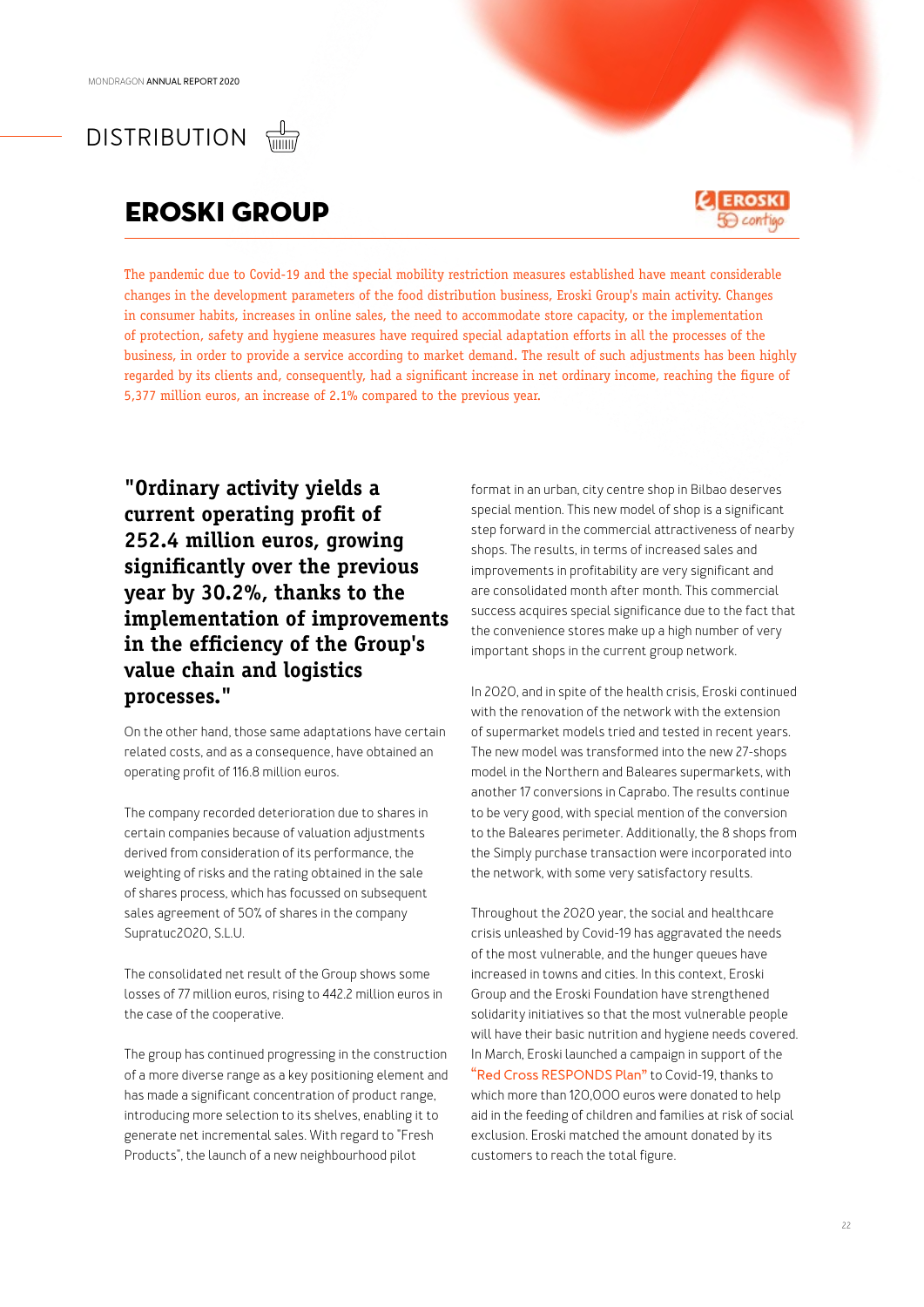### $\frac{1}{\sqrt{100}}$ DISTRIBUTION



The **"One million meals" campaign was also launched in support of FESBAL**, thanks to which more than 1.4 million meals were donated to the Food Banks. In addition, in November, as every year, the Great Food Collection was organised in support of FESBAL, although this time without any physical collection in most shops due to Covid-19 restrictions. Even so, Eroski's customers did their utmost with the initiative, managing to donate, along with Eroski, almost 2 million euros for the purchase of staple foods.

Masks were converted into a commodity of prime necessity. Do to this, in April **a first donation of 100,000 masks was made to elderly home in the Basque Country** through the Provincial Councils. At that time there was a scarcity that put the health of this very vulnerable group at risk of contracting Covid-19. In addition, **since November work was carried out for the donation of 1 million masks to people at risk of social exclusion.** The donation was made at the end of the financial year thanks to the help of more than 70 local and social organisations with whom Eroski usually collaborates with the purchasing card for social purposes or the "zero waste" programme''.

### In 2020 a **partnership was formed in support of UNICEF, Médecins Sans Frontières and UNHCR**

through which Eroski has supported child vaccination operations in developing countries. This campaign, in force in January, has helped vaccinate more than 100,000 children against diseases such as measles, polio or cholera in several developing countries such as the Democratic Republic of Congo and the camps of Eastern Chad.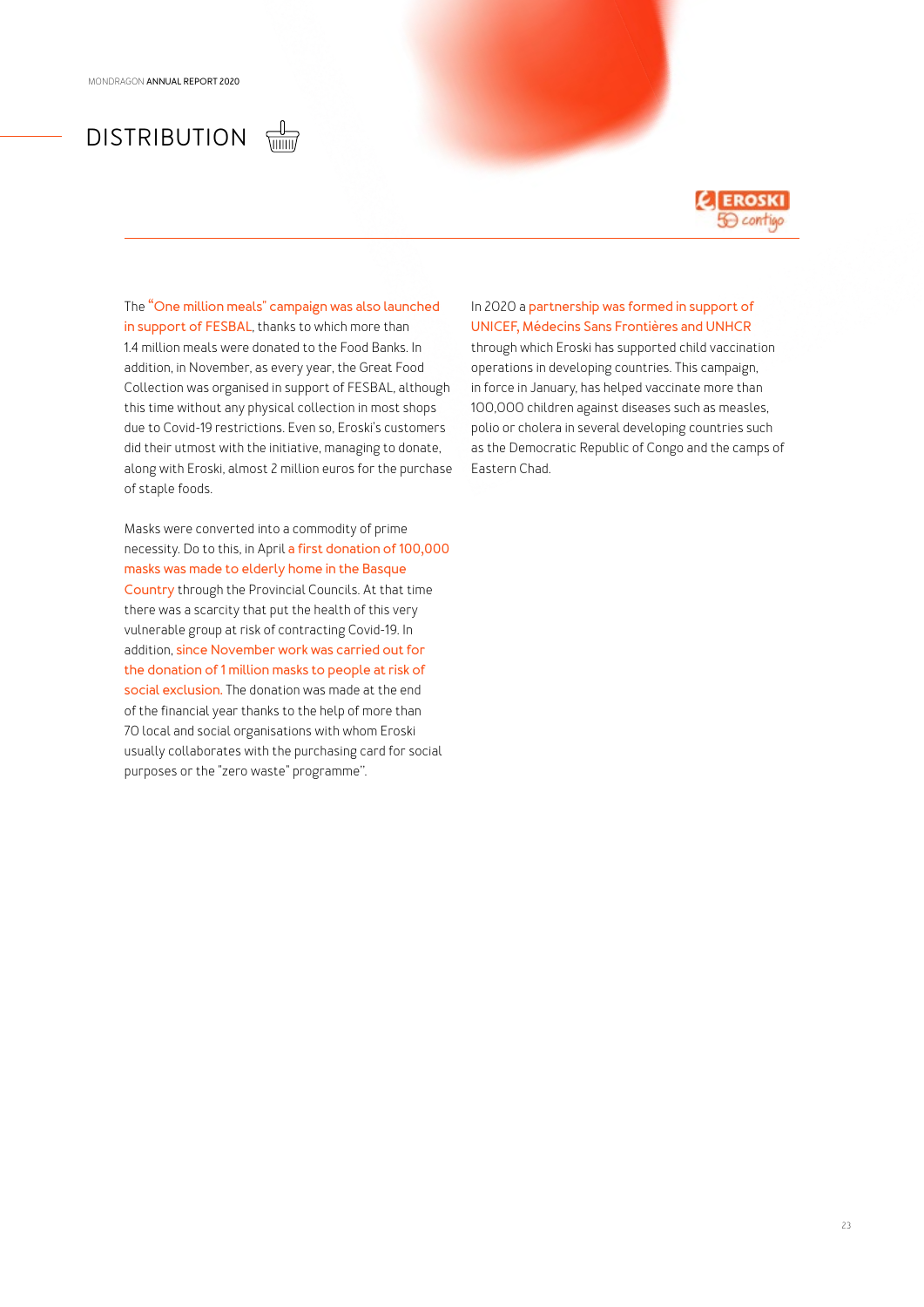## DISTRIBUTION

## ERkop GROUP

## **ERKOP**

2020 has once again been a good year for Erkop's agribusiness cooperatives, all of them having achieved positive results, with good levels of cash flow. On the contrary, Ausolan has been significantly affected by Covid-19, both in its commercial activity and in the results recorded. All in all, the 2020 sales of the agro-food group amount to 217 million euros and the number of workers stands at 8,623.





NET RESULT -€0.4 M

### AUSOLAN

Despite all the difficulties caused by the pandemic, the operating result has been positive, having balanced the decline in activity with a cut in expenses in the same environment, with a delicate and extraordinary management of the media. The final result has been negative, due to early retirements and severance payments made during the year, which will alleviate the accounts for subsequent years. In addition to asset valuation depreciations for investments in investee companies.

In this atypical year, several pending competitions were suspended, which makes 2021 an intense and critical year in terms of loyalty and customer acquisition. During its course, competitions for important school canteens in the Basque Country, Navarre and Madrid, among others, must be resolved. With added threats such as the continued closure of company canteens and the introduction of continuous working hours in schools in various Autonomous Communities.

### **BARRENETXE**

Collaboration with Eroski has continued to develop at a good pace throughout the year. Becoming your leading supplier in relation to local ranges of vegetables. The year has seen sales figures and results that are difficult to repeat, and rarely recorded. An exercise to remember, also helped by the sale of a forest plantation. It has been

a hard year for Artandi, a company owned by Cooperativa Garaia for the production of fresh-cut salads for Vega Mayor (Florette), due to the sharp decline in the Horeca sector, although it was resolved without negative results. On the negative side, it should be noted that there has been no progress in the investment projects in Jakion Berria and Cultivos Araba, halted for various reasons, some of them administrative in nature.

### BEHI ALDE

A complicated year for the cooperative, with an increase in the purchase price of animal feeds, with adverse weather conditions at transcendent moments, with a poor corn harvest, the need to vaccinate the herd due to an infection, a drop in production at the end of the year with no known cause ... Despite all this, the exercise did not end with a negative result, but a slight, minimally positive one. A great generational change is taking place, with the introduction of new young working partners to replace people coming up for retirement.

### MIBA

2020 has been another extraordinary year for Miba. In own activity, with a record of tons produced and accompanied by an increase in the sale price, due to price hikes in raw materials, with significantly higher results than anticipated and those of the previous year.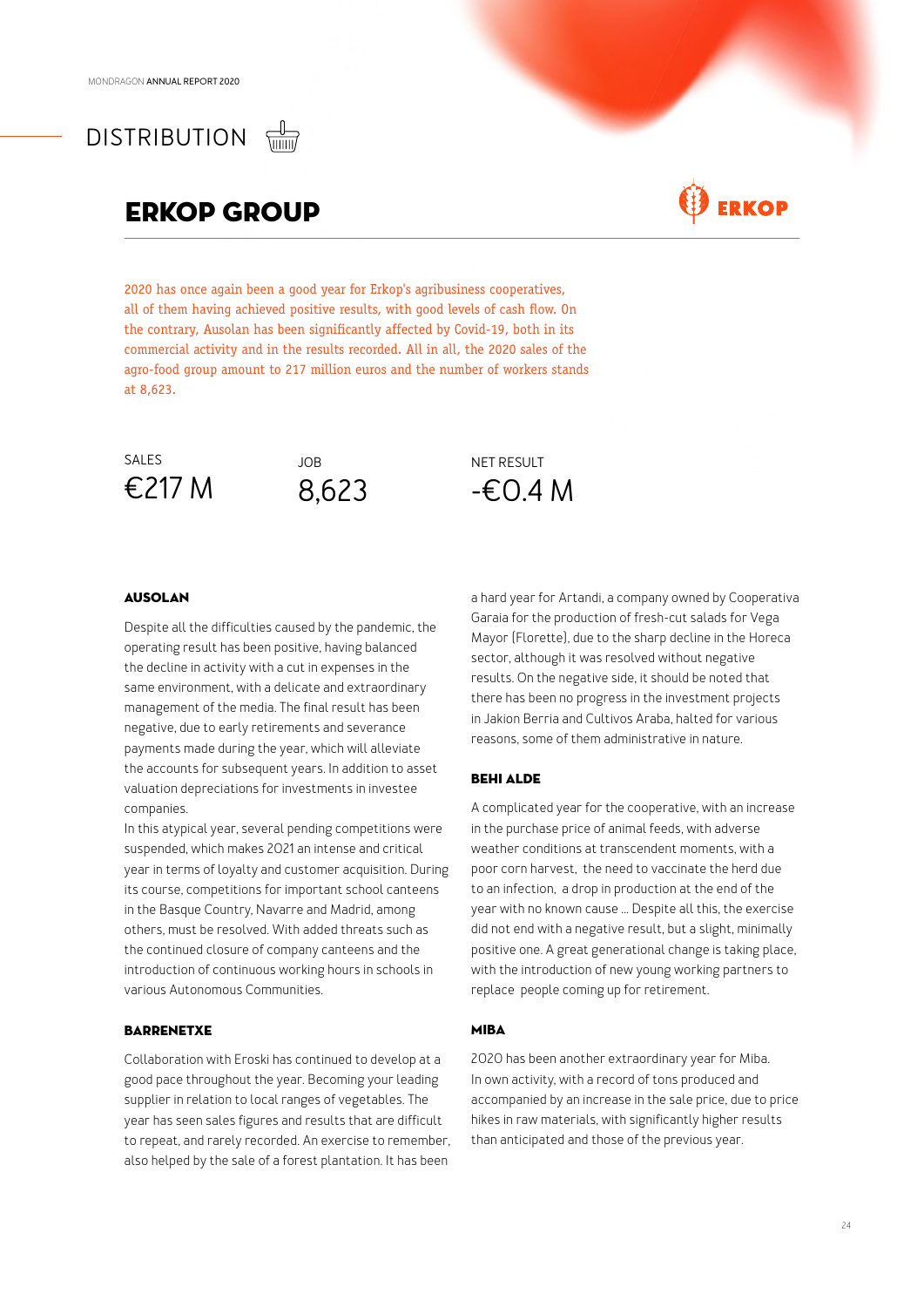## DISTRIBUTION **LEADER**

## **ERKOP**

Doubts of the previous year with regard to investing in new machinery or acquiring a factory, have led to the selection of the second option. Towards the end of the year, Goimar was purchased; a competitor that will also allow Miba to take its first steps in organic production.

> *"In this atypical year, several pending tenders have been suspended, which makes 2021 an intense and critical year in terms of loyalty and customer acquisition."*

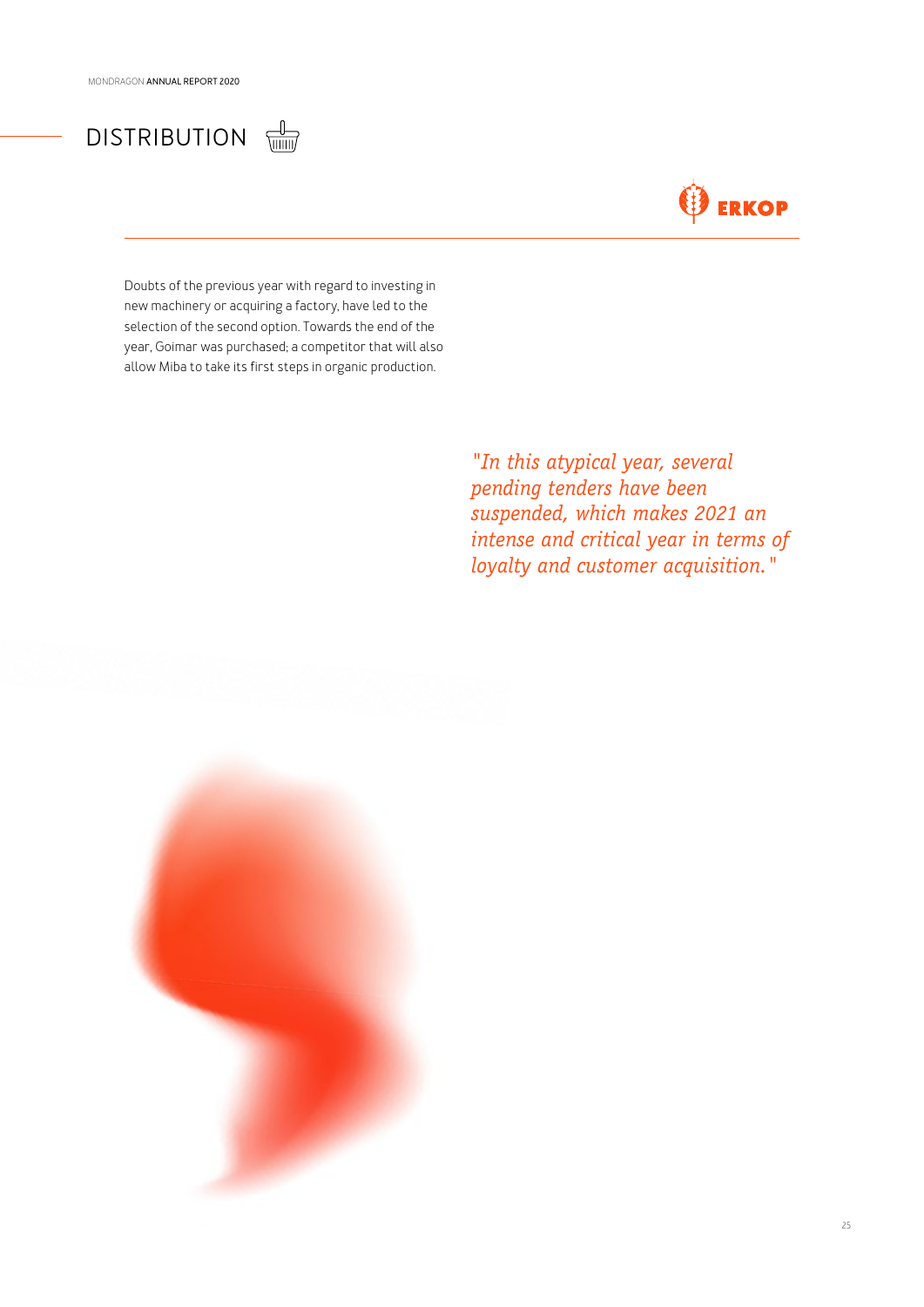

### **ONE MORE YEAR HAS SEEN SEVERAL INITIATIVES CARRIED OUT, WITH SUPPORT INSTRUMENTS CREATED IN ORDER TO BOOST MONDRAGON'S SCIENTIFIC AND TECHNOLOGICAL LEADERSHIP, AS WELL AS ITS INNOVATION CAPABILITIES.**

The Cooperatives integrated into the Corporation have 545 patent families in force and last year they invoiced 607 million in new products and services.

TheMONDRAGONCorporation has a stable portfolio of more than 50 projects financed by the European Commission and in execution.

The educational centres ofMONDRAGON host more than 11,000 students.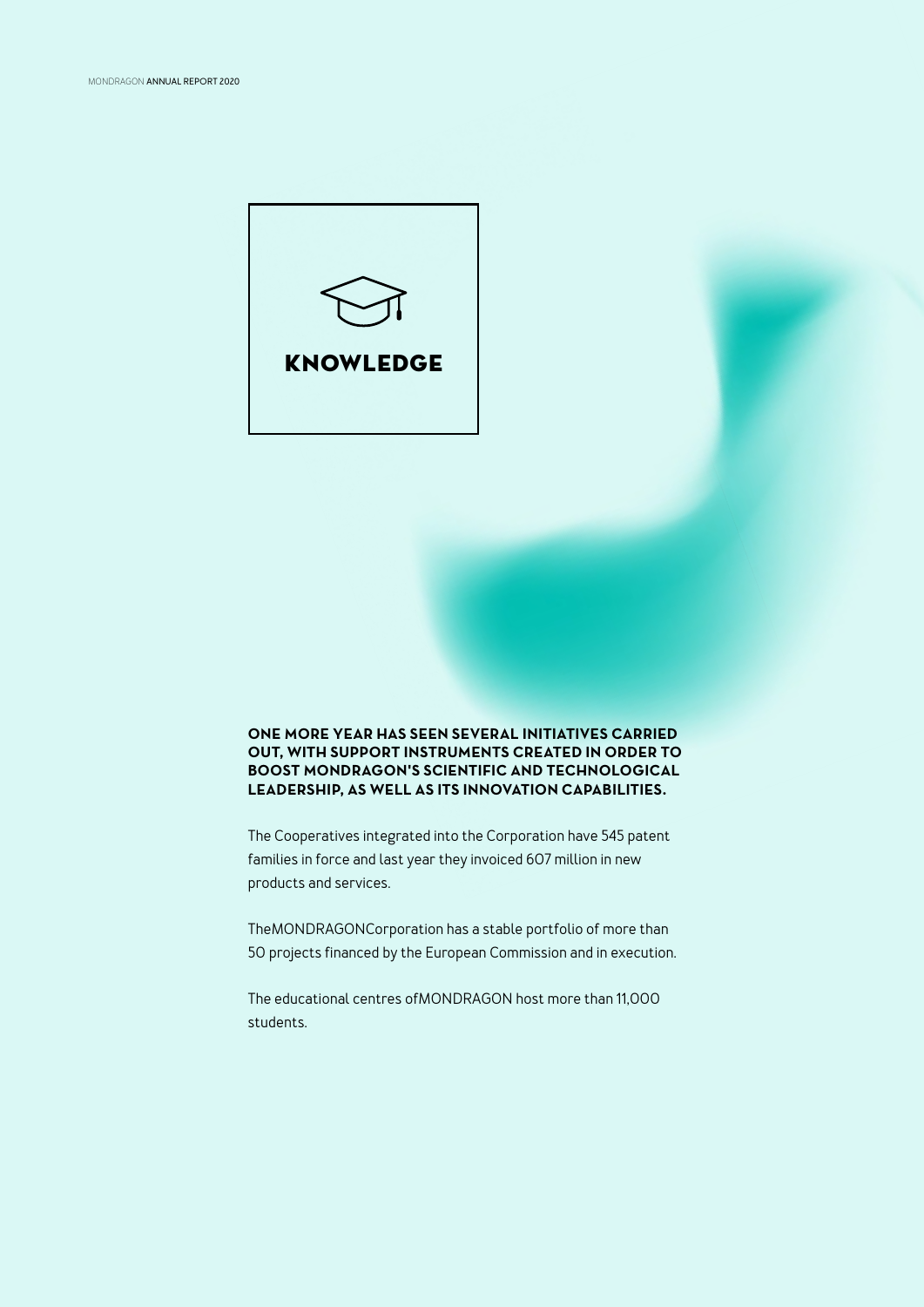## KNOWLEDGE **<m**

## INNOVATION, PROMOTION AND KNOWLEDGE

Once again this year, various initiatives and support instruments have been launched in order to promote MONDRAGON's scientific and technological leadership, as well as its capacities in innovation, as essential elements for improving competitiveness and transforming the business fabric.

#### SCIENCE AND TECHNOLOGY PLAN 2020-2023

In 2020, a new 4-year cycle was begun, in which a set of support instruments were made available to corporate entities in order to solve their technological challenges in the medium and long term, as well as for the development of new products and services. During this first year, 11 collaborative technological development projects were supported. Likewise, work has continued on 2 knowledge generation and transfer projects started in 2019, in the areas of cybersecurity and energy storage and management.

#### NEW "IN-COMPANY" INSTRUMENT

Within the framework of PCyT 2020, a new instrument has been launched to support cooperatives during the design and internal deployment of their innovation management model. The programme has been characterised by moving specialised personnel (LKS Next, MGEP and MIK) to the cooperatives themselves to accompany and advise them throughout the process. Despite the difficulties, face-to-face activity in companies has been maintained as a differentiating element of this instrument. The results obtained and the impact generated in the cooperatives guarantee the suitability of this initiative as a model of support for those organisations that want to structure their innovation activities.

### DIGITALISATION AND ARTIFICIAL INTELLIGENCE

At the end of 2020 and in line with the strategic push for digitisation as one of the priorities of the Sociobusiness Policy, the MONDRAGON Community on Artificial Intelligence (AI) was launched. The generation and transfer of knowledge, of multisectoral application, in the key technical areas associated with Artificial Intelligence, will be accompanied by the resolution of real challenges for cooperatives in this area. In parallel, it has continued to participate in the IEC SyC Smart Manufacturing International Standardisation Systems Committee as well as in the Spanish Standardisation 4.0 Working Group. And various dissemination actions have been carried out with cooperatives regarding interoperability standards, reference architectures and data models.

### ENVIRONMENT AND CIRCULAR ECONOMY

The Corporation, with the collaboration of Ondoan, has developed the MONDRAGON Environmental Diagnosis throughout 2020, aligned with the new Socio-business Policy 2021-24. This diagnosis collects information on the environmental performance of cooperatives, helping to identify the main technological challenges in the environmental field of our organisations, with the ultimate aim of implementing collaborative support instruments in those strategic areas of common interest.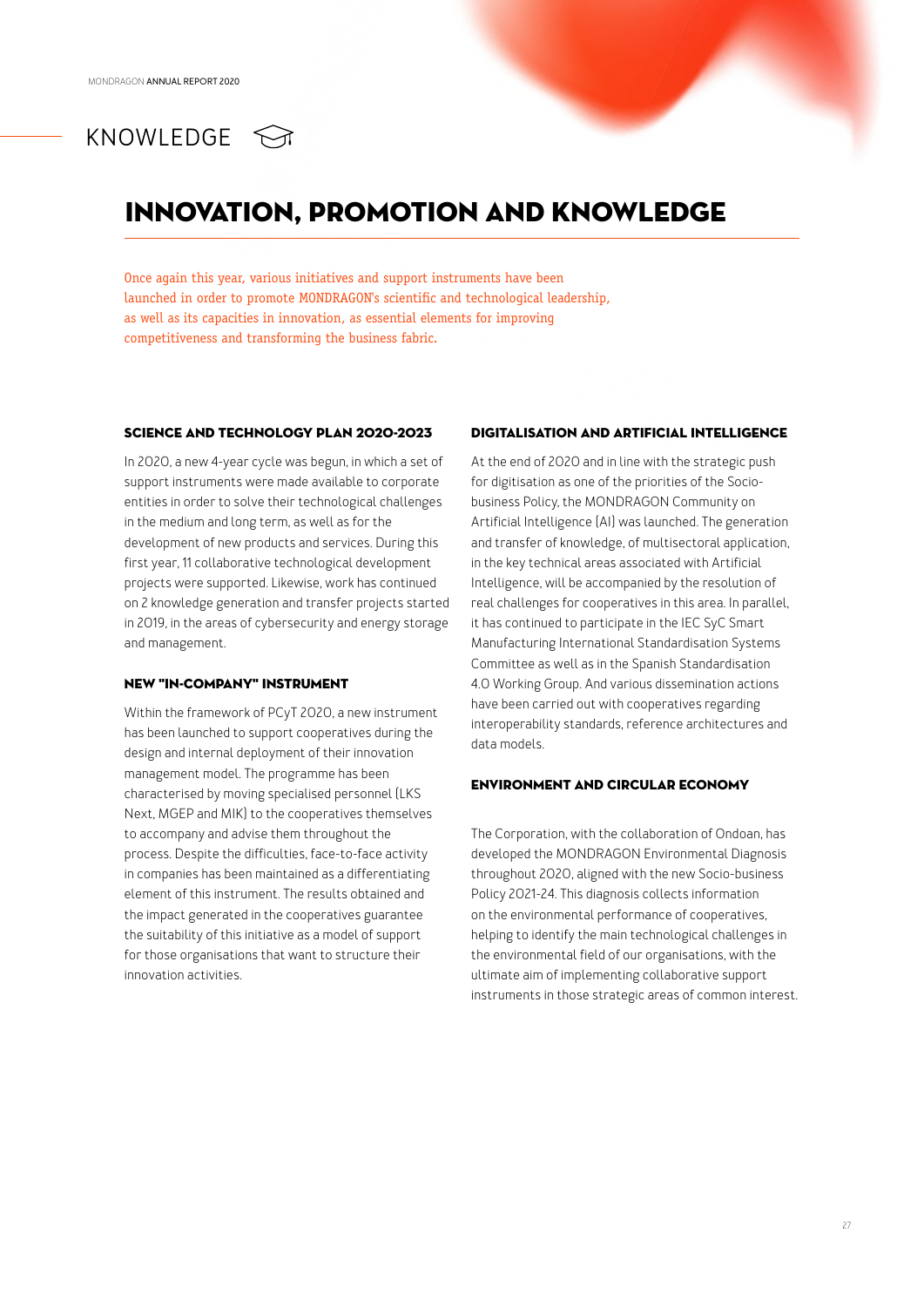### INTEDNATIONAL ISATION OF D&D&I

MONDRAGON has continued to promote the internationalisation of R&D&i through the Corporate Office in Brussels and its participation in strategic international forums.

 Likewise, it has promoted the participation of cooperatives in European collaborative projects, having submitted more than 180 proposals to the various European programs (H2020, ECSEL, Clean Sky, Shift2Rail, Interreg, Eureka, EIT Manufacturing, EIT Food, ERA-Nets), with a success rate of more than 30%. At the moment, the Corporation has a stable portfolio of more than 50 projects underway, financed by the European Commission.

In addition, MONDRAGON has held the presidency of the Eureka SMART Advanced Manufacturing cluster and has proactively participated in various EIT Knowledge and Innovation Communities (Manufacturing, Food, Raw Materials and Climate), which has allowed it to continue developing international collaboration networks with reference agents in industrial fields.

*"The Corporation, in collaboration with Ondoan, has developed the MONDRAGON Environmental Diagnosis throughout 2020, aligned with the new Socio-business Policy 2021-24".*

 *"At the end of 2020 and in line with the strategic push for digitisation, the MONDRAGON Community on Artificial Intelligence (AI) was launched."*

### KNOWLEDGE FIGURES

| <b>TOTAL EXPENSESIN R&amp;D</b>                          | €180 M |
|----------------------------------------------------------|--------|
| TOTAL EXPENSES IN R&D<br><b>ON SALES</b>                 | 3.43%  |
| <b>TOTAL R&amp;D EXPENSES OVER</b><br><b>ADDED VALUE</b> | 9.23%  |
| <b>CURRENT PATENT</b><br><b>FAMILIES</b>                 | 545    |
| NEW PRODUCTS AND<br><b>SERVICES</b>                      | €607M  |
| <b>TECHNOLOGY CENTRES</b>                                | 5      |
| <b>R&amp;D UNITS</b>                                     | g      |
| <b>RESEARCHERS</b>                                       | 2,384  |
| <b>HIGHER EDUCATION</b>                                  |        |
| <b>POWERS</b>                                            |        |
| <b>DEGREES</b>                                           | 16     |
| <b>MASTER'S DEGREES</b>                                  | 15     |

STUDENTS ENROLLED 5,455 RESEARCH PROJECTS AND SEREARCH PROJECTS AND SUMMER SUMMER SO SUMMER SUMMER SUMMER SUMMER SUMMER SUMMER SUMMER SUMME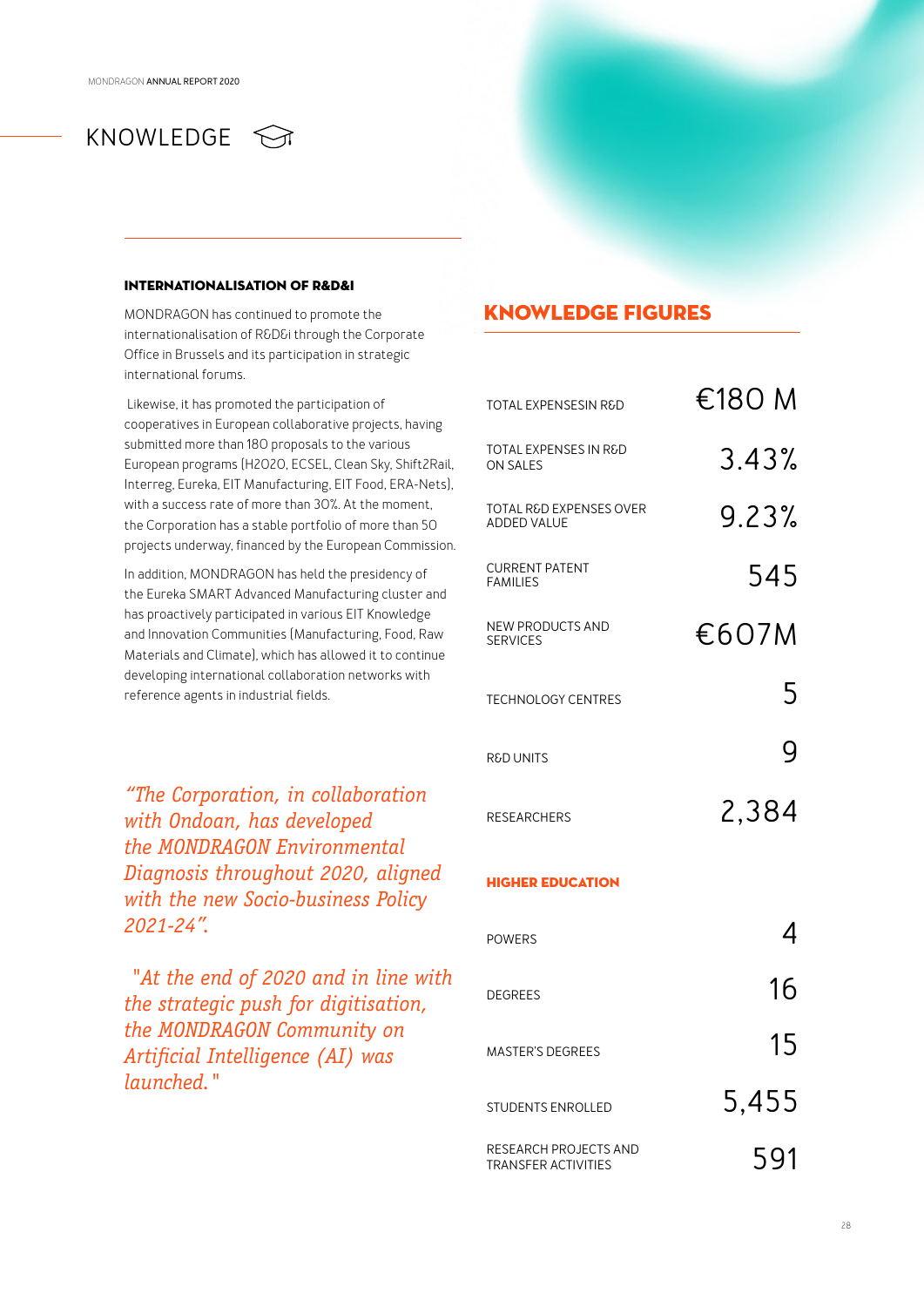

## TECHNOLOGY CENTRES AND R&D UNITS



*"The corporate R&D offer, which mainly consists of its 14 technology centers and R&D units, with a budget in excess of 72 million, employing around 1,000 professionals".*

> CIKATEK is a business R&D unit specialised in the research, development and innovation of materials, technologies and polymeric products (rubbers, thermoplastics and TPEs) for the functions of antivibration, sealing and fluid conduction.

CS CENTRO STIRLING is the R&D&i unit of the Components Division specialised in the design, simulation, manufacture and testing of various components and systems for the efficient generation and use of energy in the home environment.

EDERTEK, Fagor Ederlan's business R&D unit, whose objective is to share resources and solutions with its end customers for products, processes and materials in the automotive sector, seeking to continuously improve its products.

FAGOR AOTEK, dedicated to Automation and Optics, aims to achieve a level of excellence in the technologies integrated into the products developed and manufactured by Fagor Automation: numerical controls, regulators, motors, and position display and sensing systems.

IDEKO is a technology centre specialised in manufacturing technologies and industrial production.

LORTEK is a technology centre specialised in materials and processes applied to joining technologies, additive manufacturing and Industry 4.0.

information and communication technologies; energy and power electronics and advanced manufacturing.

ISEA is a centre for technological development, innovation and entrepreneurship specialised in the business services sector promoted by the Engineering and Business Services Division of the MONDRAGON Corporation.

KONIKER is a business R&D unit dedicated to the research and development of new technologies related to machinery and industrial manufacturing processes.

**LEARTIKER** is a technology centre specialised in polymer and food technologies, respectively.

MTC is a centre specialised in the research and development of thermoplastic parts and assemblies, as well as development and new products associated with the functions they perform, for the automotive sector.

MIK (Mondragon Innovation & Knowledge) is a research centre in advanced management and entrepreneurship. Its objective is to generate knowledge applied to the field of innovation in management, emphasising its commitment to transferring knowledge in such issues as talent management, entrepreneurship or market development.

ORONA EIC (Elevation Innovation Centre). It proposes advanced solutions for the lifting sector, and its main objective is the research and development of smart and safe transport systems that are more energy and socially efficient, and better integrated into buildings.

UPTC is a centre specialised in technology research and development projects for the packaging sector.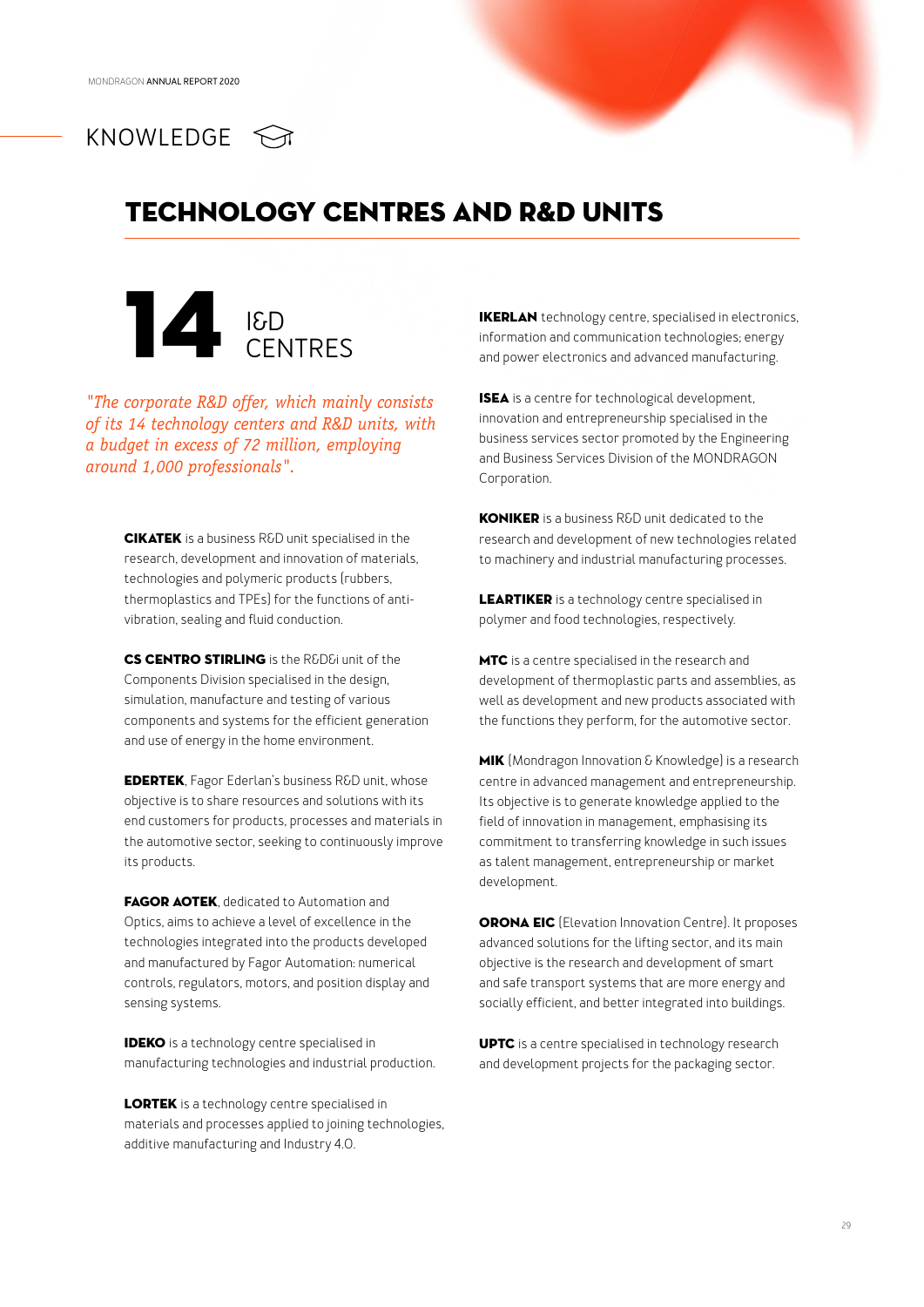## KNOWLEDGE <

### MONDRAGON PROMOTION CENTRE

It is a private corporate platform whose mission is to promote and stimulate an open and inter-cooperative entrepreneurial ecosystem, to renew and update existing businesses, as well as to promote new business activities, amid a strategy of growth and achievement with greater added value.

*"Its preferred vision is channelled towards environments of industrial interest and towards areas of strategic interest, highlighting advanced manufacturing, energy, logistics and mobility, circular economy, health and well-being".*

It is made up of a team of promoters who are pushing for the launch promotes the start-up of new business projects from intra-entrepreneurship initiatives, in addition to promoting alliances with market agents and promoting shareholder participation in technology startups that add value to the different cooperatives.

This work of impulse entails a closeness to the strategic plans of the different businesses, as well as a continuous interaction with the business development departments of the cooperatives and with the divisional platforms to lead areas of cross-cutting interest.

Its preferred vision is channelled towards environments of industrial interest and towards areas of strategic interest, highlighting advanced manufacturing, energy, logistics and mobility, circular economy, health and wellbeing.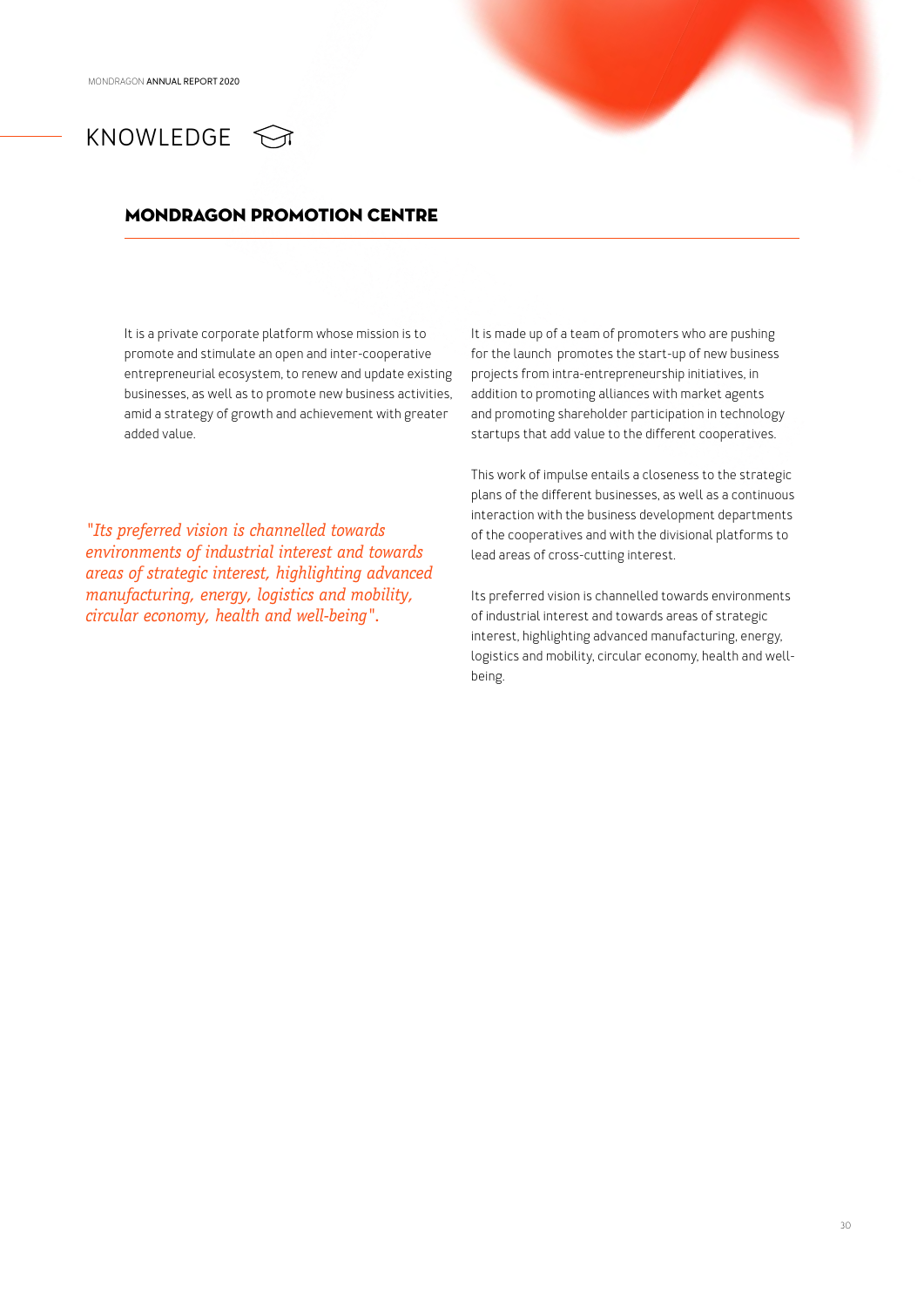## KNOWLEDGE  $\bigcirc$

### MONDRAGON PROMOTION CENTRE

### Deploy a service offer in different phases of the process:

- **- Support to cooperatives in diversification and open innovation strategies**, as well as in structuring their areas of strategic interest to enable them to coordinate the growth, renewal and transformation of their businesses in the long term.
- **- Support during the incubation process of new businesses** in the contrast of technologies and the market, the definition of the minimum viable product, the value proposition, the business model and the financing to build the viability plan.
- **- Presentation of business opportunities** identified from the Corporate Antenna, which enable alliances and lasting relationships to be generated, preferably with shareholder participation.
- **- Corporate and Inter Divisional Node** to channel incoming business projects.
- **- Promotion of awareness-raising dynamics** and/or workshops to identify challenges and problems that require acceleration in their resolution.
- **- Structuring of financial, legal and corporate support** to constitute the new activity in the implementation phase of the opportunity.

### During 2020 various actions were carried out:

- Shareholding in 6 external business projects (HWS, CHAINGO, NARU, OROI, BCN3D, JEFF).
- Ongoing negotiation from the Corporate Venture Capital Fund (Mondragon Promotion Fund) for investment in 2 additional startups.
- Launch of 10 intra-entrepreneurship projects promoted by cooperatives and industrial divisions in different areas of interest such as mobility, energy, health, industrial processes, new materials, logistics, industrial components, training, etc.
- Follow-up of 19 previously approved feasibility analysis projects to promote them to the market.
- In the 2017-2020 triennium, 14 new businesses were launched to the market, 10 of them forming a new legal entity.
- Launch of 5 Corporate Promotion Committees made up of 9 industrial divisions for the evaluation and promotion of 15 projects for the analysis of viability and/or investment in companies. - Monitoring of 30 collaboration agreements with ecosystems at the state and European level (Bind 4.0, Impulso Emprendedor, Cita Emprende, B Venture, Crecer +, Keirechu, South Summit, Startup Olé, EIT Digital, EIT Manufacturing ...), for the identification and potential investment in business projects in incipient phases (Startups)

- Launch of the Monthly Business Promotion Bulletin.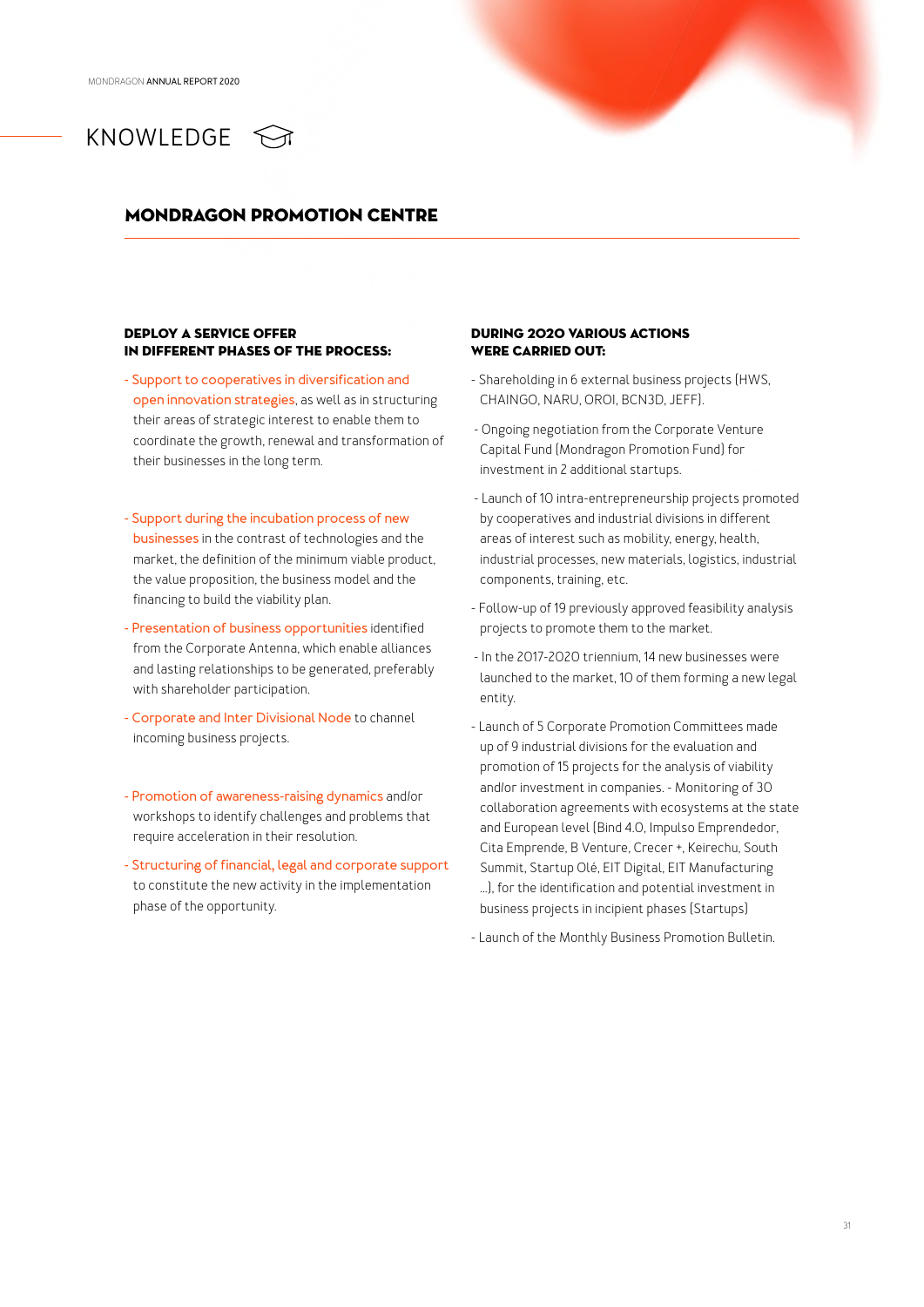### GARAIA TECHNOLOGY PARK



*"In 2020 GARAIA housed 54 companies with an aggregate turnover of 166 million euros and 2,504 people, of which 776 (31%) are dedicated to R&D".*

> GARAIA Technology Park is a reference community for entrepreneurship and innovation. An optimal setting for meeting and interaction between companies, technology centres, universities and other agents, interconnecting people within a network for Debagoiena in order to generate opportunities, new products and/or businesses, with the ultimate goal of providing wealth and qualified employment in the region.

> It works systematically, focussing on areas of knowledge that now dominate in its environment (mechatronics, power electronics, processes, manufacturing and embedded systems) evolving towards new applications (energy efficiency, electrical storage, health, environment, mobility, etc.).

Parque Tecnológico Garaia acts as a connector and dynamizer in the design, identification and development of projects, in the search for collaborators and allies, manages infrastructures, offers a meeting point and stage for the dissemination of knowledge, innovation support services and channels projects of entrepreneurship to potential companies interested in locating in Debagoiena.

During 2020, Parque Tecnológico Garaia has maintained and consolidated projects and collaborations with different agents in the environment such as City Councils, the Mancomunidad, Saiolan, the Provincial Council of Gipuzkoa, the Basque Government Park Network and tractor companies in the region.

New projects have always been started focused on entrepreneurship, innovation, science and technology, with an eye on the development of knowledge and the existing productive base, the economic and social sustainability of the region and a constant adaptation to the new reality.

As for the conferences and events that have taken place in the main building, they allow a significant influx of people and companies from different points of Arrasate, Debagoiena or from outside the region, providing greater visibility of our projects and an opening to generate a enriching space, dynamic and fully connected to all the trends that are occurring in the more or less close environment and thus continue to favour the connection between companies, technologies and target markets.

During 2020, 239 events were held between face-toface, telematic and hybrid, of different types (Garaia Enpresa Digitala, Training Pills, Business Meetings, Open Doors Day, Assemblies, Round Tables, etc.), around which they have gathered almost 8,000 people, in person and online, making use of the different spaces and infrastructures that GARAIA offers and that in this complex year have had to adapt to new needs with technological solutions.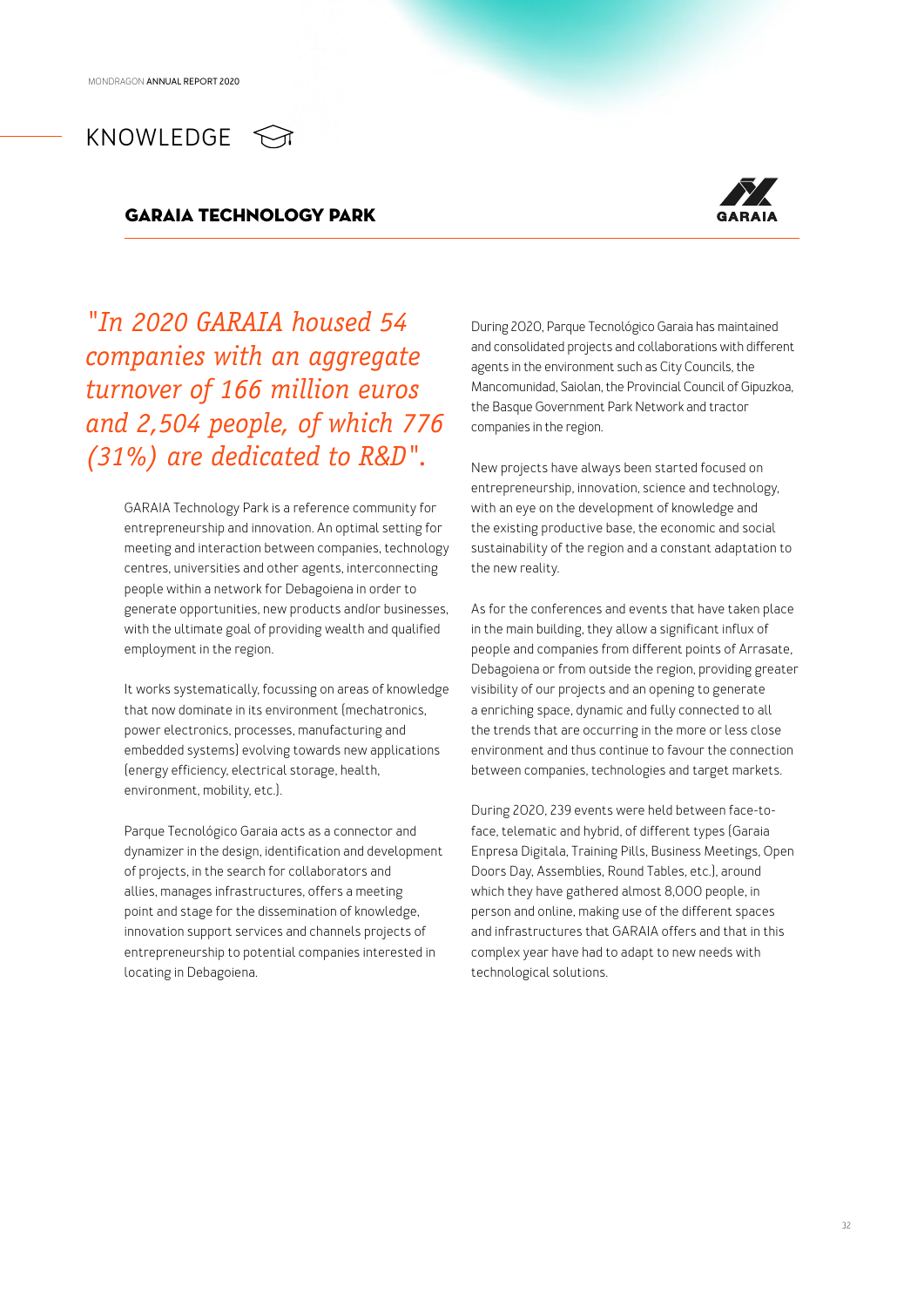### Saiolan

## Σsaiolan

This is a centre specialised in the "promotion and development of business activities", a member of the Basque Science, Technology and Innovation Network (RVCTI), whose headquarters are in Arrasate - Mondragón, in GARAIA Parke Teknologikoa.

Furthermore, SAIOLAN is one of the BIC GIPUZKOA headquarters that acts as a facilitator in the process of creating new innovative companies, as well as an active agent in the process of supporting and encouraging the entrepreneurial culture in Gipuzkoa. Since its foundation in 1985, to date, Saiolan has set itself the challenge of contributing to the development of new business activities, profitable and sustainable over time, in order to generate employment with high added value.

In relation to the outstanding aspects of its management in 2020, it is worth highlighting the actions aimed at raising awareness and training entrepreneurs (9 courses were given to 285 participants). During 2020, a total of 76 projects of individual entrepreneurs and intrapreneurship have been attended. On the other hand, 4 technological development projects and 36 feasibility studies were carried out, (of which 20 were new projects financed by aid from the Ekintzaile-Txekintek Programme).

### **REGARDING NEW ACTIVITIES, 4 NEW COMPANIES WERE FORMED AND 9 DIVERSIFICATION PROJECTS WERE LAUNCHED.**

Likewise, in 2020 Saiolan remains the industrial arm of the Debagoiena Development Agency, promoting the creation of collaboration spaces between industrial companies, favouring their diversification with the dual objective of working towards the transformation of the region and of improving your competitive positioning. Since 2018, the Debagoiena SINKRO business community has been energized, made up of 27 industrial companies.

As a member of the RVCTI, its activities include a series of actions as Intermediate Agent of Innovation, aimed at promoting entrepreneurship in Universities (Mondragon Unibertsitatea) and CCTT (IK4Ikerlan) in addition to developing Guide Projects for searching for business opportunities in Clean Technologies , Advanced Manufacturing and Active Ageing.

### Debagoiena 2030

It is an open innovation platform composed of different Debagoiena agents (Public Administrations, University, Companies, Social Agents and Citizens in general) that has been created with the aim of responding, cooperatively, to the different community challenges facing the Debagoiena region.

Saiolan participates in this collaborative project as members of the governing body and the technical direction. The Debagoiena 2030 initiative is an open innovation ecosystem, using processes and methodologies that come from social innovation to build a catalog of diverse and interconnected prototypes in the following areas: Future of work, Energy, Circular economy, Inclusion, Education, Food and Mobility. During 2020 Saiolan has accompanied 14 projects in their development that have been activated in the aforementioned areas.

Likewise, within the scope of the programme **""Entrepreneurship in Social Economy: PPlanned Territorial Promotion of Social Economy Companies"** of the Directorate of Social Economy of the Basque Government, it has contributed to the creation of 2 new cooperatives, supported by the start-up of new activities in 14 existing cooperatives and in the management of aid to 4 cooperatives affected by the Covid-19 pandemic.

As a member of the RVCTI, its activities include a series of actions as an **Intermediate Agent of Innovation**, aimed at promoting entrepreneurship in Universities (Mondragon Unibertsitatea) and technology centers (Ikerlan) in addition to developing guide projects for the search for business opportunities in Clean Technologies, Advanced Manufacturing and Active Ageing.

 Within the framework of the second call for grants from the aid program to support R&D&i activities with potential impact within the context of healthy ageing, the excellence of the social and health system and the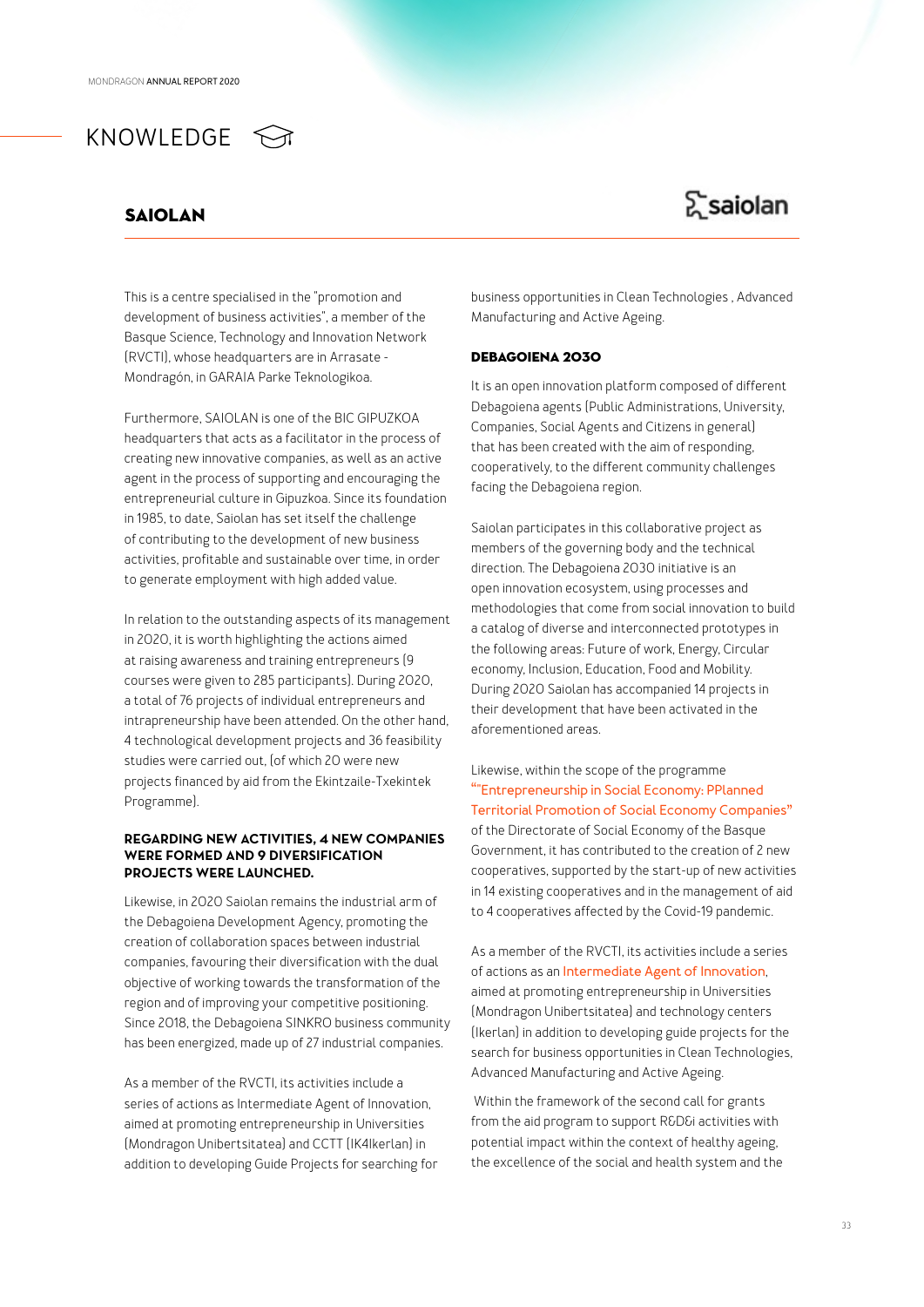### Saiolan

## Σsaiolan

competitiveness of the industry in this field, Foundation ADINBERRI has approved the project presented by Saiolan in collaboration with BiziPoz, a cooperative that promotes the empowerment of the elderly, called **"Innovative Initiatives in Active and Healthy Ageing in the Company"**, developed during 2020.

*"Saiolan remains the industrial arm of the Debagoiena Development Agency, promoting the creation of spaces for collaboration between industrial companies".*

### circular economy

Within the framework of the Circular Economy programme "Programmes to promote competitive strengthening, sustainability and collaboration of the business fabric of Gupuzkoa", the Regional Government of Gipuzkoa has developed the project **"ARTILE Lana Latxa en Gipuzkoa".** The developed project is aimed at implementing Circular Economy solutions in companies of the sheep production sector in Gipuzkoa.

During 2020, development of the **European ORHI project continued,** approved by the Interreg POCTEFA and promoted by a consortium of organisations in the cross-border region of France and Spain. Saiolan is the leader of the project and has been in existence for 3 years. The aim of the project was to contribute to the progression of the agro-food sector towards a Circular Economy, promoting synergies between companies, identifying innovative solutions encouraging their introduction into the project's territory. Since 2020, Saiolan has worked on 2 projects:

-"Improvements to the preservation conditions of fresh foods".

-"Incorporation of Innovative Oxygen Nanobubble Technology in order to contribute to the Circular Economy in agricultural crops and fish farms".

Another noteworthy element in its determined commitment to the promotion of new businesses is the use of its **"international antenna"** tool, which seeks to transfer already established businesses from faraway countries to our own business environment.

Finally, it should be pointed out that Saiolan's incubator welcomed 9 companies and 27 entrepreneurs.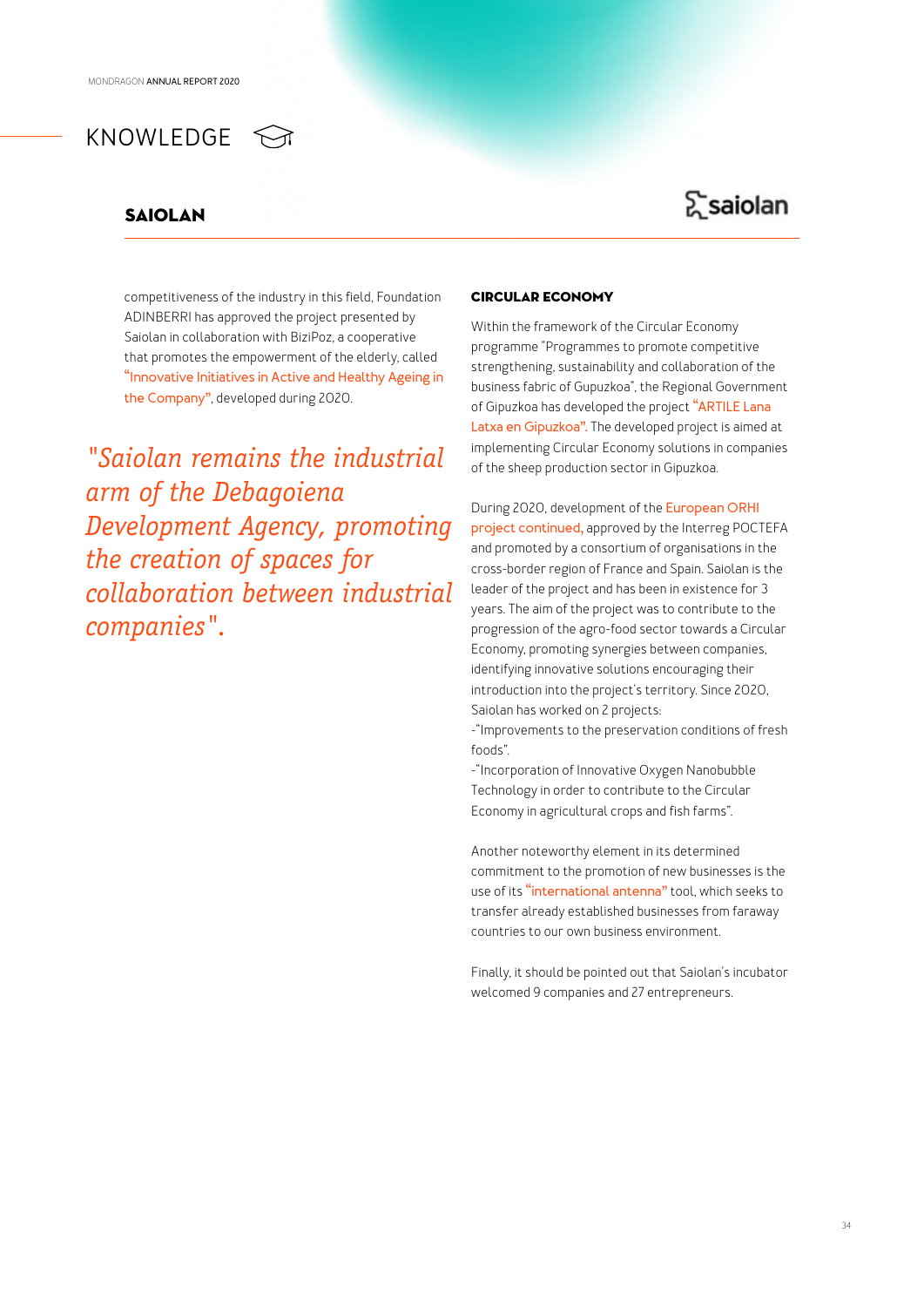### POLITEKNIKA IKASTEGIA TXORIERRI



2019-2020 was a year that will be remembered for many years to come. The Covid-19 pandemic has led to a rethinking many of the tasks and processes that were already consolidated. Politeknika Ikastegia Txorierri S. Coop. has responded to the training needs of 427 formal training students (Baccalaureate and Vocational Training) and 313 people in Employment Training activities, both active and unemployed. Taking into account that the second semester of the year was spent mostly under lockdown. Maintaining activity at these figures, even remotely, has been achieved thanks to the work of all the people who make up the Cooperative.

At the **academic level**, the implementation of the ETHAZI methodology has continued in all training cycles. The development of several projects in the field of Service-Learning (Zerbikas) deserves special mention. Likewise, progress has been made by the hand of Ikastolen Elkartea in the development of the competence model as a Baccalaureate option and four classroom projects were launched in the first year of Baccalaureate. Likewise, although telematically, the Regional Vocational Guidance Project "Know to Choose" has continued with the collaboration of EGAZ del Txorierri, aimed at ensuring that families in the valley with children in 3rd or 4th year of ESO know about their options in the scientific-technical field. In conjunction with the Hetel Association, two specialisation programmes have been taught on "Design and Manufacture of Dies to obtain sheet metal parts" and "Highly automated manufacturing processes", both under a dual training sandwich course with the collaboration of different companies.

In the area of **Training in the Work Centres**, 75 agreements have been signed with companies, allowing 104 students to undertake their internships. Likewise, 32 students have participated in the Sandwich Course programmes in 23 companies. This issue has been especially relevant due to the period in which they took place and which coincided with the beginning of the pandemic.

In the area of **Employment Training,** with the collaboration of the Basque Employment Service (Lanbide), a teaching programme covering 16 courses was covered, achieving a total of 1,609 training hours with different courses (CAD- CAM, Precision Mechanized Robotics Automation, ...) for various companies.

*"Politeknika Ikastegia Txorierri has responded to the training needs of 427 formal training students (Baccalaureate and Vocational Training) and 313 people in Training for Employment activities".*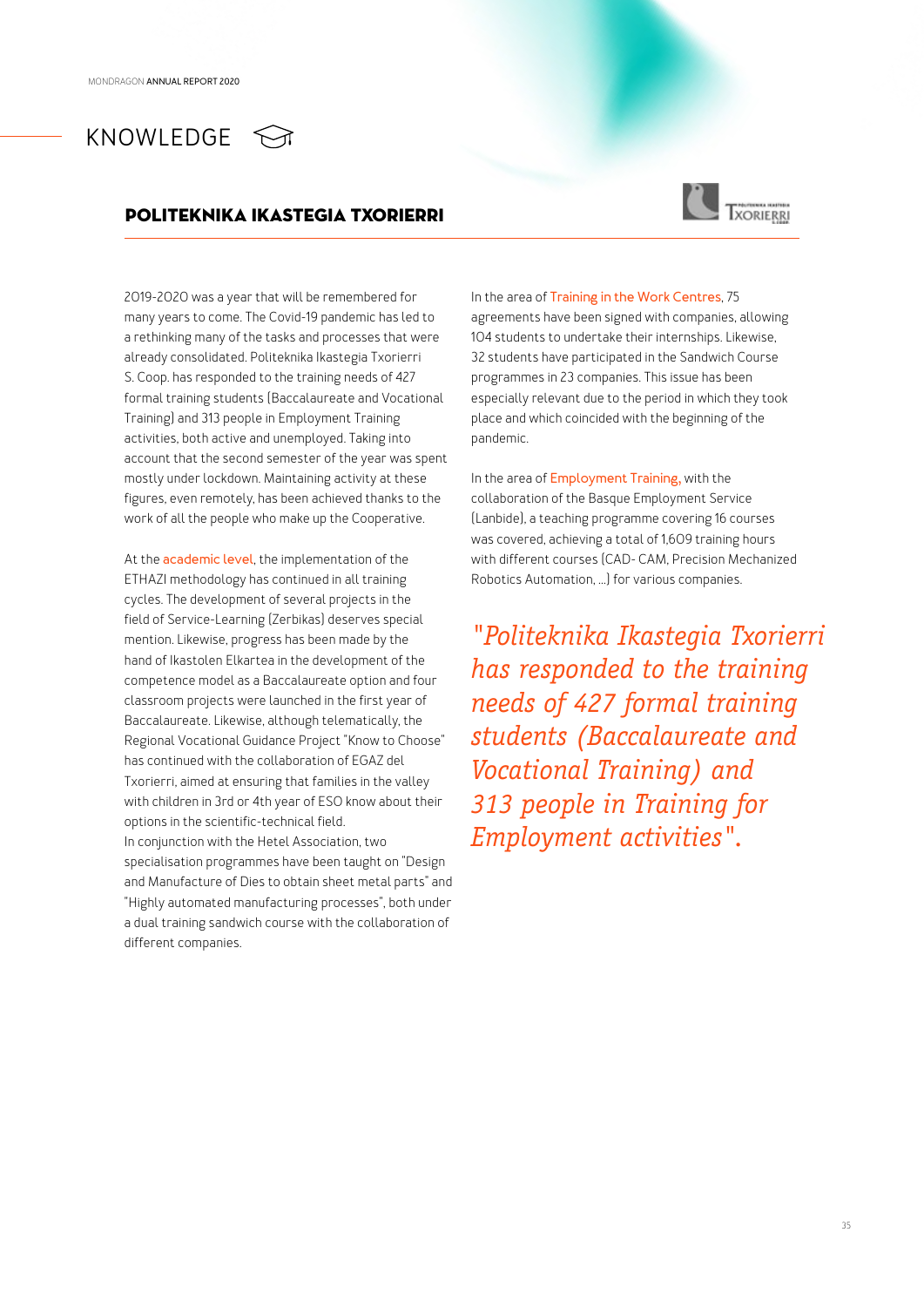## KNOWLEDGE **M**

### POLITEKNIKA IKASTEGIA TXORIERRI



**Innovation and Technological Development** has been performed in collaboration with the Basque Institute for Vocational Training (Tknika). This collaboration has enabled two teachers, one from the Department of Industrial Mechanics and the other from Electronics and Communications, to participate in various projects (3D Printing, Metrology and Subtractive Technologies).

Within the framework of the Basque Government's "RIS3 Strategic Environments" strategy, Politeknika Ikastegia Txorierri continues with its Business Services (Tkgune) activity in manufacturing field, in its specialist areas in mechanical manufacturing and stamping / die making. Under the coordination of the Basque Institute for Vocational Training (Tknika), various consulting projects have been developed for companies.

In the **international area**, the pandemic has meant reduced mobility during the year. In any case, some of the trips within the framework of the Erasmus + (Mobility) community programme continued. Likewise, the Global Training Programme of scholarships sponsored by the Department of Economic Development and Infrastructures of the Basque Government remains suspended until next year. It is also worth pointing out the participation of the centre's teaching staff in twelve international transfer projects, along with teaching staff from other countries, working on various topics both in technology and in the development of transversal skills.

In the **field of entrepreneurship,** and as promoter partners, Politeknika Txorierri continued to collaborate with the Work-Lan Bizkaia Association, whose corporate purpose is based on the promotion of social economy companies. In addition, in order to promote the promotion of Entrepreneurial Culture, Politeknika Txorierri participated in the network of Urrats-bat centers and in the Ikasenpresa Project (Basque Government).

Finally, in the **management field**, it is necessary to underline the obtaining of the ISO 9001 Quality certification. Likewise, the complete renewal by AENOR of the ISO 9001 and ISO 14001: 2015 certifications has been successfully passed once again.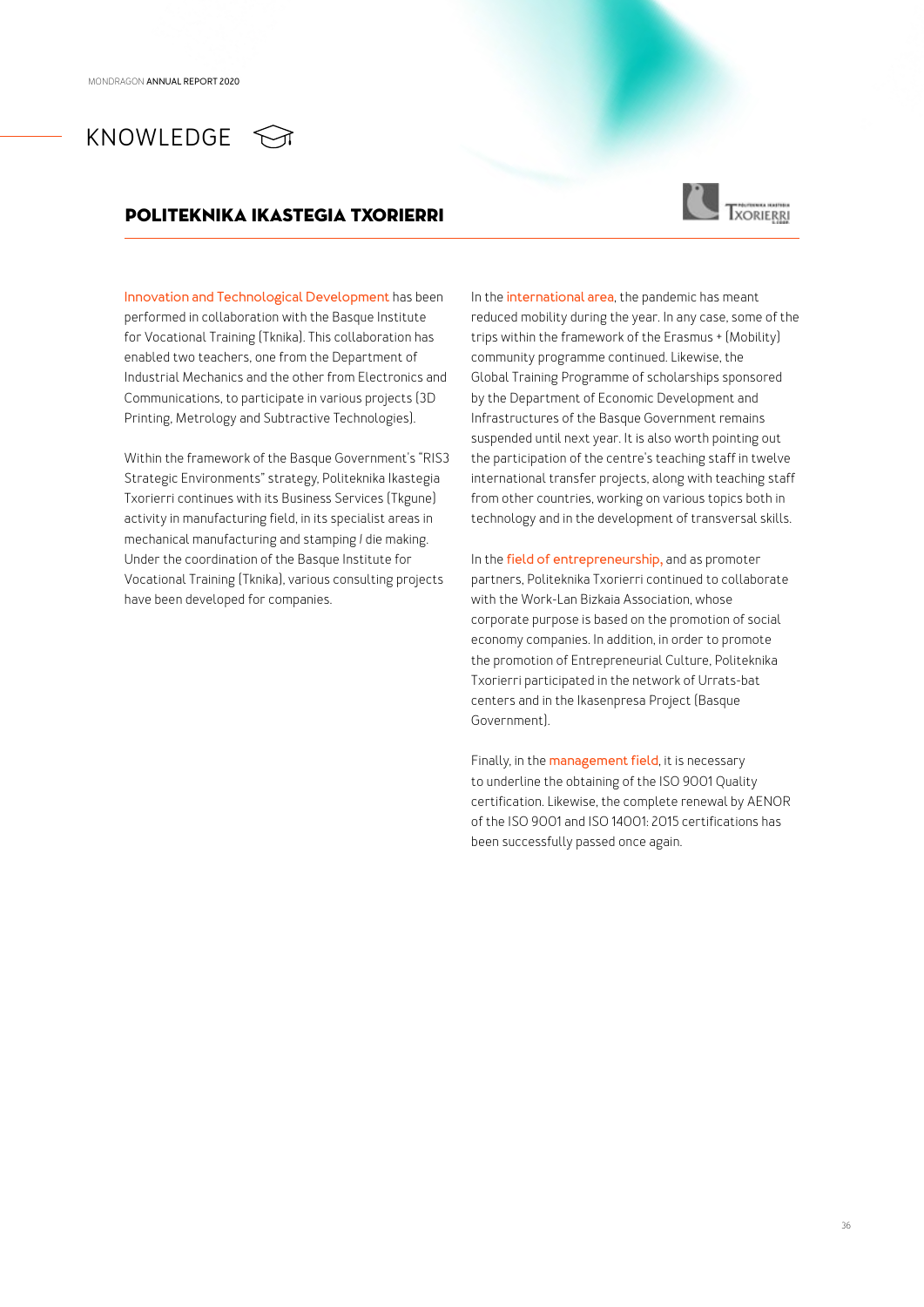### arizmendi ikastola



A complicated school year. That's the 2019-2020 headline. It began with an audacious management plan, focussed on pedagogical transformation based on two major milestones: the production of the BATU didactic materials –corresponding to the 5th Primary and 1st Compulsory Secondary courses–, and the development of the supporting architecture in the Almen, Arimazubi and Gazteluondo buildings. However, the unforeseen pandemic forced the management plan to be adjusted.

Telematic service for students and families, the consequent professional teaching and general service activity in digital media and applications, and prudence in economic/financial decisions were the priorities. Above all, personal and professional communication had to be guaranteed, breaking or - at least - alleviating the isolation generated by confinement from March to June, while managing the continuity of the teaching and learning process, and - to the extent if possible– the assurance of the R&D&i programme that for BATU (10-14 years) was underway.

The success of the adjustment has been evident in the teaching and learning process, while the manufacture of all the planned materials has been achieved. The same cannot be said for the planned works, postponed until next summer.

*"Telematic services for students and families, the consequent professional teaching activity and general services in digital applications and media, as well as prudence in economic/ financial decisions, were the priorities".*

At another level, the planned actions were carried out in a different way: instead of the classic format of the summer camps, the 20Leku programme was launched, allowing families with the greatest reconciliation needs to cope with the consequences of the pandemic; the model of pedagogical works was replaced by that of infrastructures; It was learned from what the pandemic has forced to change and the aspects that it has identified as Arizmendi's strength were reinforced.

The data from the polls, surveys and work seminars carried out in the months of June and July facilitated the planning of the 2020-2021 academic year in even more transformative terms and with more confidence in the path that Arizmendi 2020 marked as a roadmap, through at the same time that they have helped to strengthen the R&D&i programme in its economic-financial dimension.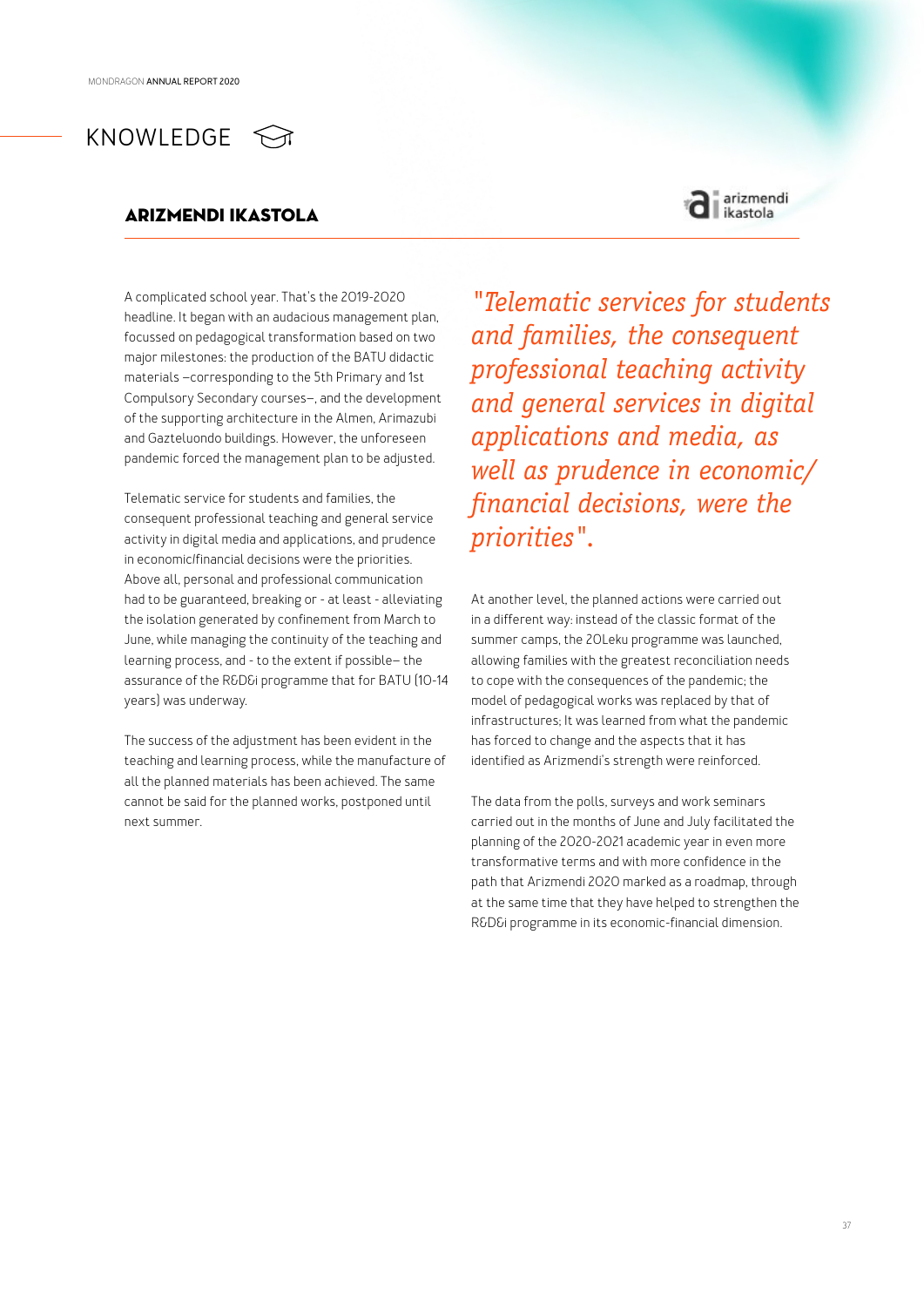## KNOWLEDGE <

### READ ARTIBAI IKASTETXEA



During the 2019-20 academic year, Lea Artibai Ikastetxea has had 21 groups in baccalaureate degrees and in training cycles of both Middle and Higher level. Of the Vocational Training students, due to the health situation, only 3 opted for the sandwich course, and the qualitative labour insertion rate was 80%. In the training area, the main challenge continues to be that of training teachers in collaborative methodologies and the application of challenge-based learning in various training cycles.

In the context of the collaboration with the vice-ministry of FP, Lea Artibai Ikastetxea has participated in three educational innovation projects, "Development and manufacture of composite material of child size basket to practice tip basket aimed at school sports", "3D printing of tools in Industry 4.0 "related to advanced manufacturing, and the collaborative project" Functional foods for preventive and personalised medicine ". Likewise, in collaboration with Tknika, it has participated in lines of action, in projects on advanced manufacturing and sustainable agro-food, among others.

*"Lea Artibai Ikastetxea managed this 101 internship course, collaborated on the labour insertion of 80 people and has offered guidance to 219 people".*

In the area of Training for Employment, 12,079 hours were taught, subsidised by Lanbide. There has been a significant drop in the on-demand courses since March due to the pandemic situation, in spite of which, 1,607 hours were taught, highlighting the area of Lean and personal skills, as well as the prevention of occupational hazards. In training for the unemployed, more than 40 courses of various specialties were taught (8,804 hours), and 1,668 hours in training for active workers, which has also decreased due to the health situation. All this adds up to 12,079 hours in which more than 1,500 people participated. All of the above is aligned with the challenge of job placement. Lea Artibai Ikastetxea has managed 101 company internships this year, and collaborated in the labour insertion of 80 people, providing guidance to 219 people, taking into account that the placement and guidance centre was closed from mid-March to September.

Likewise, within the framework of the collaboration with Tknka, Lea Artibai Ikastetxea has participated in the "Technicians for Chile" programme along with the Chilean government, 13 students have been trained in the field of nutrition, in the training of "Science and Biotechnology of food ". Furthermore, it continues with the TEP (Technology Entrepreneurship Programme) project, cofinanced by the European Social Fund, that aims to train engineers in polymer technology and entrepreneurship alongside Leartiker S. Coop.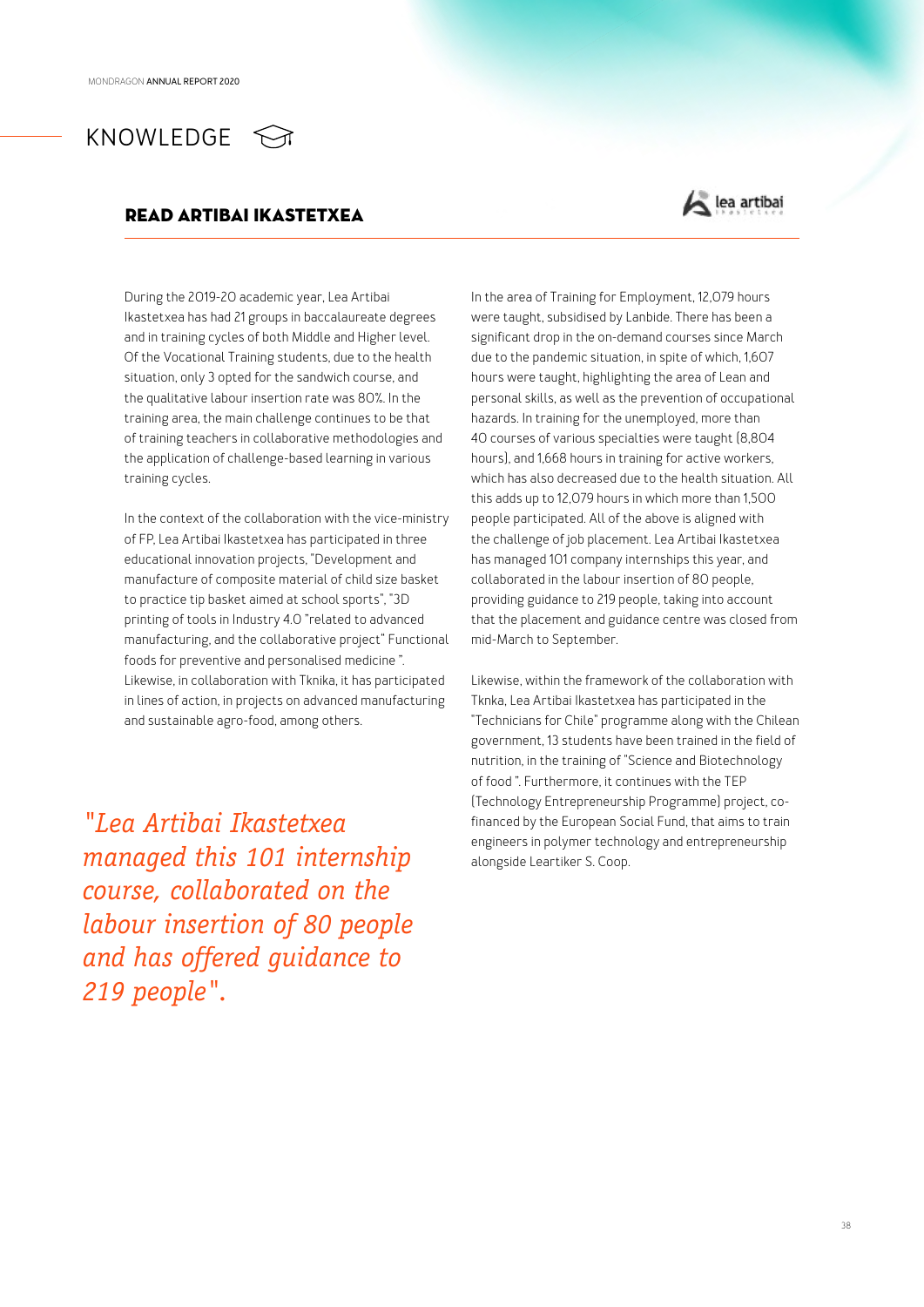## KNOWLEDGE  $\leq$

### mondragon unibertsitatea

2019-2020 is the last year of the strategic period 2017-2020, during which the university worked, among other things, on the development of solutions to the challenges of educational innovation, on the opening of new domestic and international markets and on the maximisation of the impact of its research on companies and on society in general. Similarly, it has addressed the preparation of the strategic plan for the 2021-2024 cycle, in which one of the main challenges consists of strengthening the customised learning experience of the its students. In this regard, new designs of the Mendeberri 2025 teaching approach have been launched on different levels.

In the official teaching field, Mondragon Unibertsitatea has offered 16 degrees, one of which is new -Degree in Business Data Analytics, offered in Bilbao Berrikuntza Gunea- having also designed the Degree in Global Digital Humanities for implementation in the 2020-2021 academic year at Bilbao AS Fabrik.

In postgraduate degrees, 15 master's degress have been offered, 3 of them new -Data Analysis, Cybersecurity and Cloud Computing, Robotics and Control Systems and Facilitating Learning-. On the other hand, the University also has 4 doctorate programmes, one of them new -PhD in Gastronomic Sciences- and pioneering in the field of gastronomy at world level.

### **IN TOTAL, IN THE OFFICIAL STUDIES MENTIONED, 5,455 STUDENTS HAVE REGISTERED, 6.4% MORE THAN THE PREVIOUS ACADEMIC YEAR, A FIGURE THAT STANDS AT AROUND 6,000 WHEN ADDED TO THE STUDENTS TAKING OWN DEGREES.**

There are 1,134 people who have undertaken endof-degree projects and 2,519 who have undertaken internships in companies and centres.

At the international level, in spite of the pandemic caused by Covid-19 that affected the second semester of the academic year, we have managed to maintain the numbers of students participating in a work placement abroad: 1,156. On the other hand, we received 485 foreign students other universities. In this section, we must highlight the "excellent" qualification obtained

by Mondragon Unibertsitatea in the latest edition of "U-Multirank" university ranking, in the dimension relating to student mobility.

Also at international level, we have continued working and consolidating the Mondragon Mexico university project that MEI-Mondragon International Education has in Querétaro.

Mondragon Unibertsitatea also trained more than 7,031 professionals with its post-graduate degree offer, own degrees and further education courses, maintaining this figure at the same levels as the previous academic year.

### **RESEARCH**

Efforts made in the research field and transference continues to bear fruit. This is evident in the results obtained both for the U-Multirank international ranking that placed Mondragon Unibertsitatea among the top 5 universities in the state, achieving third place in the "knowledge transfer" field".

There were 591 research projects and transfer activities carried out during the 2019-20 academic year. In addition, 133 articles were edited in specialised publications both of the State and at international level and 153 presentations were given, having experienced an increases in all these variables with respect to the previous academic year.

### Higher Polytechnic School

At the Higher Polytechnic School, the total income from R&T activity remained the same despite the impact of Covid-19, which corroborates the success of establishing long-term collaborative research programmes with companies.

Among the competitive projects, it is worth mentioning, especially the Elkartek, H2020 calls and those of the Provincial Council of Gipuzkoa, in which the results have been remarkable. They are, for the most part, projects in areas like Transport, Advanced Manufacturing and Industry 4.0, key areas in the Basque Country's Smart Specialisation Strategy, RIS3.

In the context of the Ikerbasque calls for postdoctoral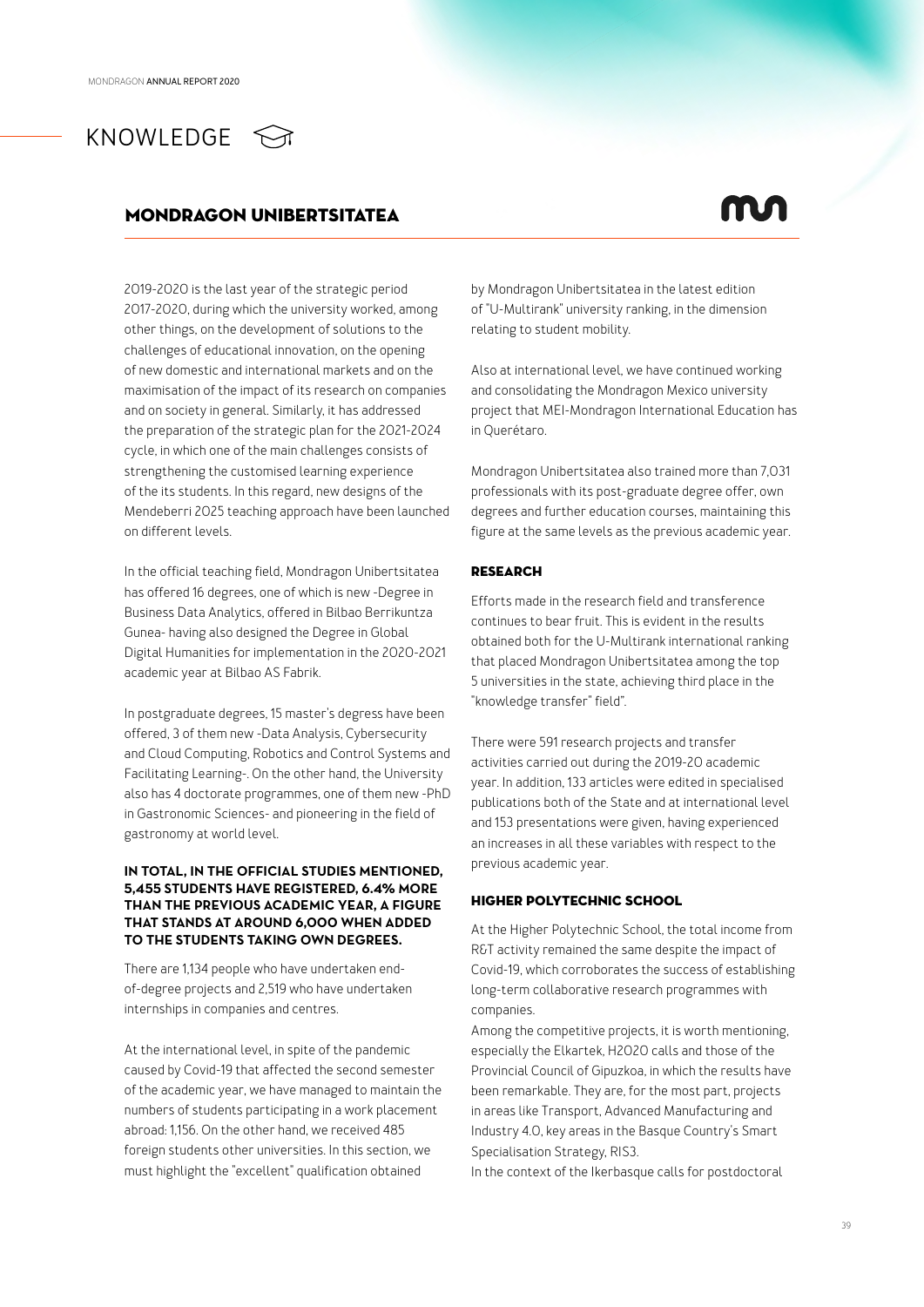## KNOWLEDGE <>

### mondragon unibertsitatea

research, Goi Eskola Politeknikoa has incorporated three Research Fellows and a senior researcher with extensive experience in the application of fluid mechanics in engineering and aerospace science.

In the Faculty of **Humanities and Education Sciences**, a deep commitment has been made to collaborative research projects and interdisciplinary transfer. On the one hand, several projects have been launched to promote the transformation of learning and teaching processes in the field of educational innovation. Likewise, this year, a significant contribution has also been made to the digitisation of education, with numerous projects undertaken for the development of online and hybrid models.

In the **Business School**, in the area of the Bilbao AS Fabrik strategic project, opportunities have been identified in the field of advanced services aimed at industrial digitisation. Likewise, a new line of circular economy projects has been launched and work has been done on the transition from traditional industrial business models to circular business models. Projects have also been undertaken, aimed at the development of new businesses in the field of sustainable mobility, as well as projects to support companies on the strategic use of data analysis and strategic planning of talent. The research lines of **BCC Innovation** focus on food and sustainability. Likewise, the sensory area, which makes it possible to explore which attributes of food are the most liked by the consumer or even which emotions they arouse, is a key area for BCC Innovation. Projects such as Gatrovalocal are at the fore, focussed on the revaluation of traditional Basque varieties that have fallen into disuse; Neurasopera, whose aim is to study the correlation between the cerebral and emotional responses to sweet stimuli; and the Inarsalud project, aimed at the reformulation of processed foods towards healthy foods.

*"The university has worked to address the challenges of educational innovation, to open new national and international markets and to maximise the impact of its research on companies and society in general."*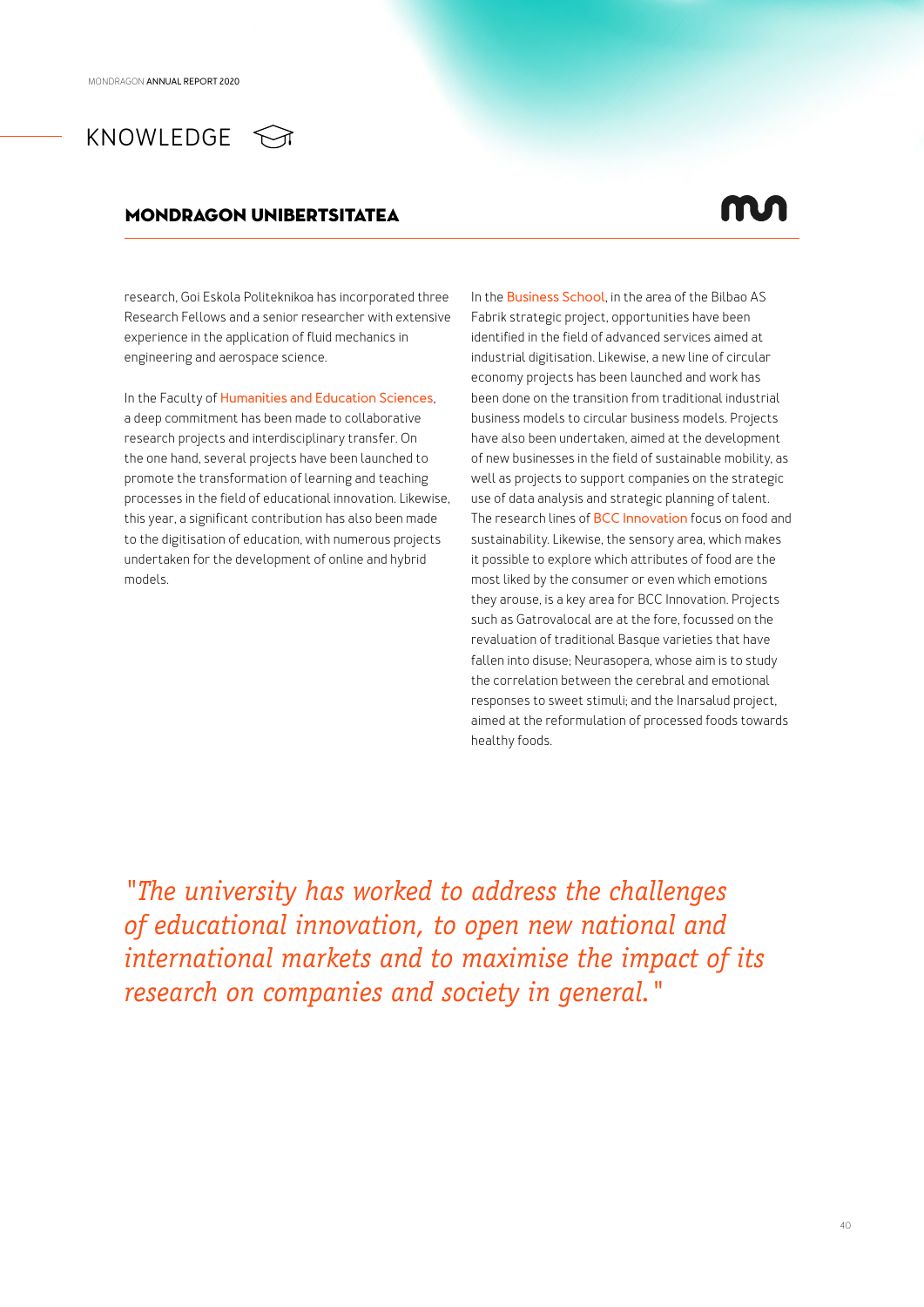

### mondragon unibertsitatea

### Entrepreneurship

With the aim of continuing to promote entrepreneurship and interdisciplinarity, the second edition of the Changemaker Lab programme has been held, in which students from different faculties and degrees have participated, undertaking projects that respond to real problems. Likewise, and specifically in the context of the LEINN undergraduate degree, in 2019-2020, in addition to the companies created by the students, another 8 startups were created. So far, 37 new companies have been created, with more than 120 people.

In addition, the fourth edition of the "Enpresa sortu" contest was held in conjunction with the Saiolan Business and Innovation Centre and MONDRAGON. Likewise, it has participated in numerous entrepreneurship programmes and projects such as RELYCHAIN, TRANSFERINN, NETcircular +, 4th edition of the Kooperatiba Fabrika programme, 7th edition of the Culinary Action accelerator, and much more.

### **DIGITISATION**

Digitisation continues to be one of the university's strategic –and cross-cutting– challenges. Among the activities carried out, it is worth highlighting the development of online training and hybrid models, the digitisation of academic services aimed at students, the launch of Kolaborategia or the expansion of the KoNET App for mobiles, with a total of 17 services and a growing number of users.

Finally, regarding projects to be highlighted in the field of university social responsibility, it is worth mentioning the European project PLOTINA, aimed at promoting equality in education, research and innovation in higher education. Likewise, the University has developed numerous actions for promoting the use of Basque, both among students and the workforce. With the aim of continuing to influence the normalisation of Basque in the workplace, it has organised, together with MONDRAGON, the ninth edition of the "Ikasketa amaierako proiektuak euskaraz" award.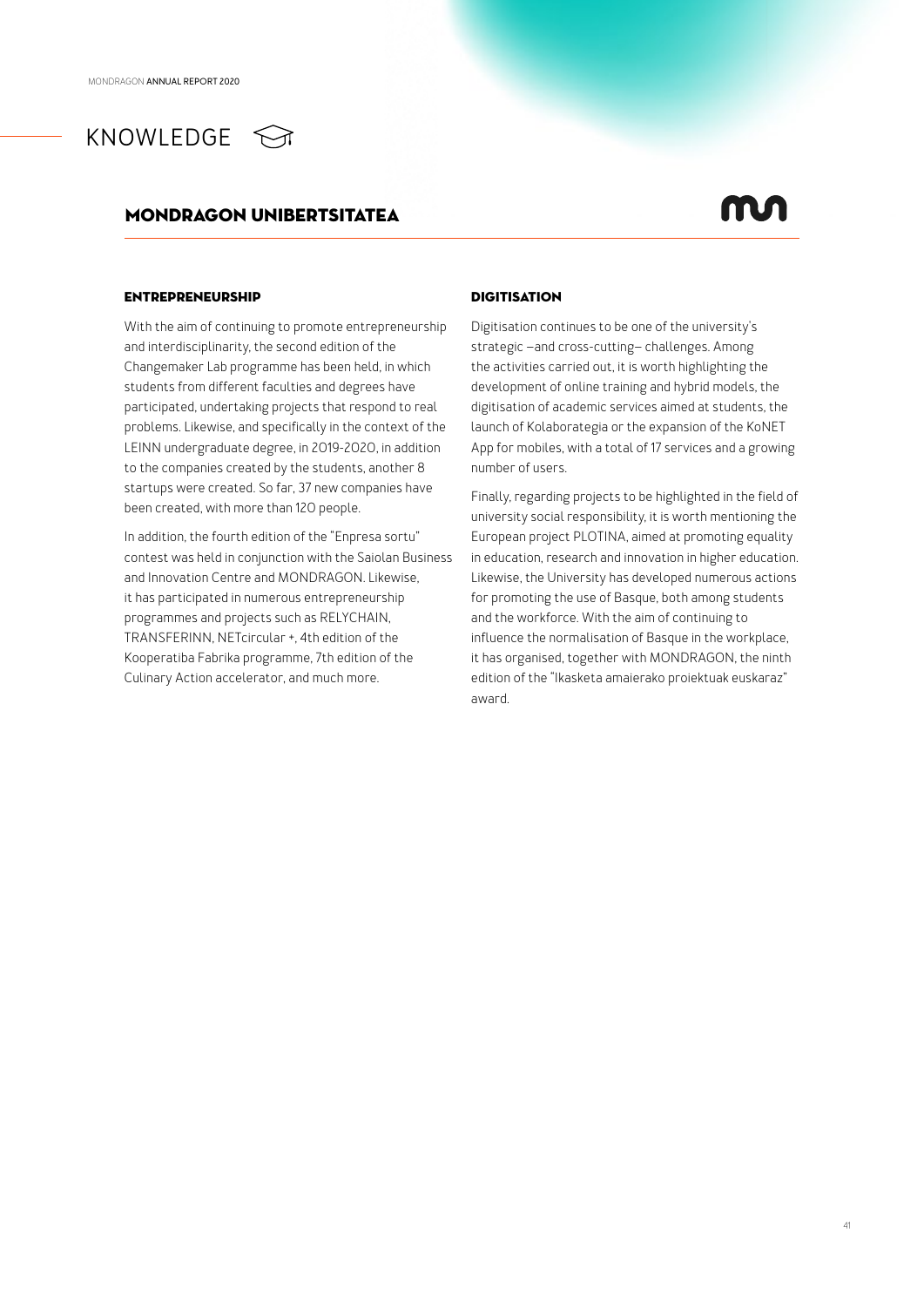### **OTALORA**



The activity of the Centre for Executive and Cooperative Development has been strongly affected by the pandemic. The need to reduce contacts to a minimum has led to radical changes in the dynamics of each of the areas, both in terms of reorientating the activities and in the increased use of the virtual classroom. The training carried out at the Otalora facilities has been organised into small groups, which has made it possible to guarantee compliance with the safety measures.

### LEARNING management

14 groups took part in programmes related to interpersonal skills and leadership development, with a broad interest in the field of change management and leadership. The demand for self-care and emotional management techniques has also been evident in programmes in which 126 people participated. Personalised support continues in the PDIs (Individual Development Plans) using the 70-20-10 methodology, in which 20 people have participated. With a more advisory approach, 5 cooperatives are undertaking projects for learning development and the Guide 70-20-10 for skills development of 3 cooperatives have now been designed.

### Cooperative EDUCATION

A total of 24 programs were given to members of Governing and Social Councils, as well as welcome plans for new members. The participation in financial training programs for members of the Social Bodies is very evident. A total of 408 people have taken part in all the plans, and online training has been combined with faceto-face training.

*"The training carried out at the Otalora facilities has been organised in small groups, which has made it possible to guarantee compliance with the safety measures."*

### Dissemination of the MONDRAGON

Cooperative Experience. It has been the area most affected by mobility restrictions. The activity has been carried out practically entirely in a "videoconference" format and with demand from entities in different countries. At the same time, the design of "Ezagutu MONDRAGON" has begun, consisting of a combination of videos and a virtual classroom that will expose the characteristics of the MONDRAGON model through presentations by the person in charge of the area and interviews with representatives of different cooperatives. Intercooperation, one of the cross-cutting elements of Otalora's activity, and which has usually been developed through communities of practice in which concerns, knowledge and experiences are shared, has adopted the webinar format that year. Topics such as "Telework" have been addressed, with 4 sessions in which 85 people participated, and "Digital Transformation", with 6 sessions and 110 participants.